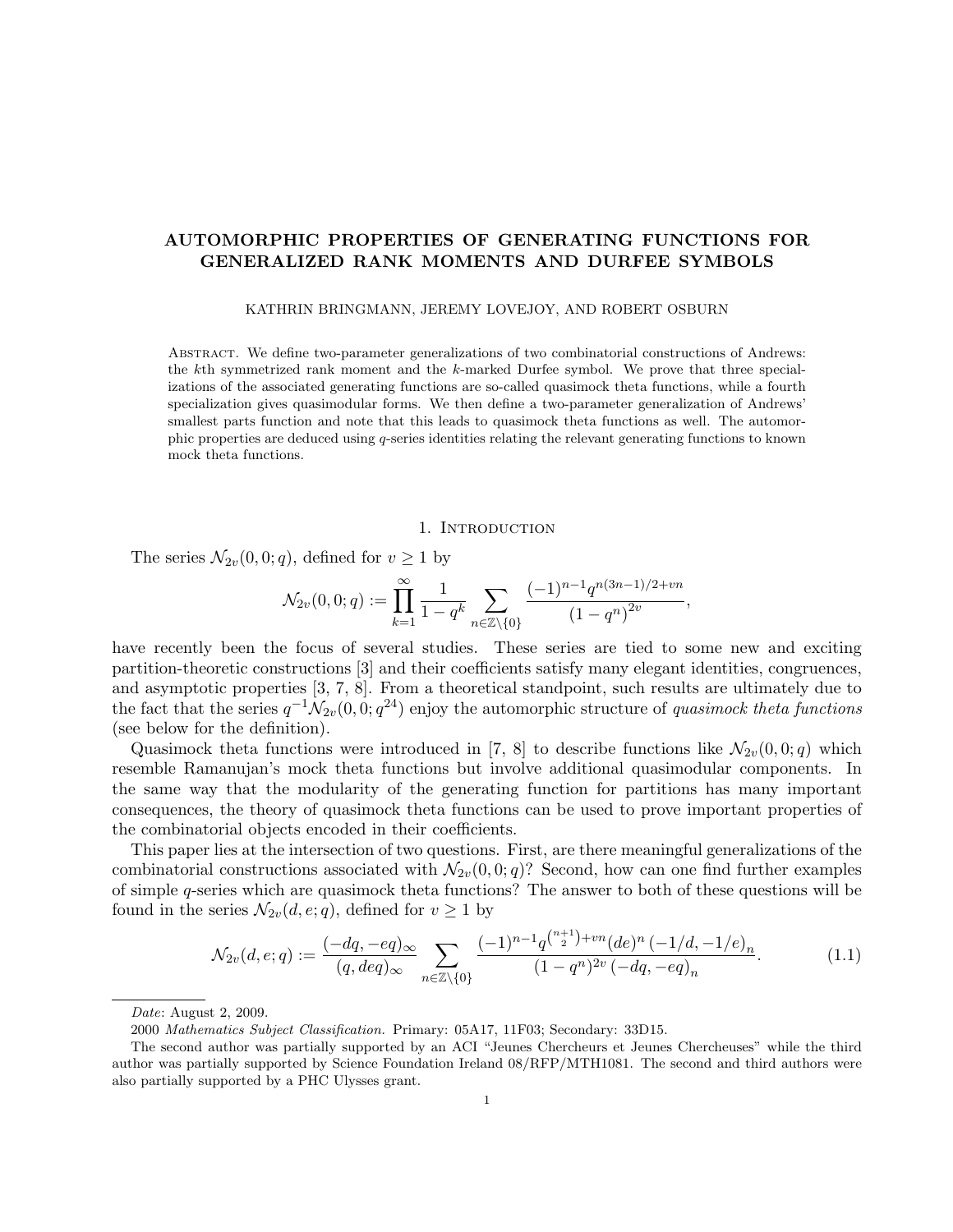Here we employ the standard q-series notation,

$$
(a_1, a_2,..., a_j)_n = (a_1, a_2,..., a_j; q)_n := \frac{(a_1, a_2,..., a_j)_{\infty}}{(a_1 q^n, a_2 q^n,..., a_j q^n)_{\infty}},
$$

where

$$
(a_1, a_2, \ldots, a_j)_{\infty} = (a_1, a_2, \ldots, a_j; q)_{\infty} := \prod_{k=0}^{\infty} (1 - a_1 q^k) \left(1 - a_2 q^k\right) \cdots \left(1 - a_j q^k\right).
$$

An intriguing and almost completely unsolved problem is to understand the overlap between classes of q-series and modular forms. This topic was one of the subjects of George Andrews' plenary address [2] at the Millennial Conference at the University of Illinois in 2000. A remarkable conjecture due to Werner Nahm (see [29] and [31]) relates the answer to this question in a very special case to algebraic k-theory and conformal field theory. In order to make progress in this general direction, it is natural to search for examples of q-series with automorphic properties.

In the first part of the paper we discuss two combinatorial interpretations of the series  $\mathcal{N}_{2v}(d, e; q)$ . The natural context is that of overpartition pairs [9, 24, 26]. In this setting we shall define a generalized kth symmetrized rank moment and a generalized k-marked Durfee symbol, each of which has  $\mathcal{N}_{2v}(d, e; q)$ as its generating function (see Section 2). When  $d = e = 0$  we recover the partition-theoretic work of Andrews [3].

In the second part of the paper we show that the series  $\mathcal{N}_{2v}(1,0;q)$ ,  $\mathcal{N}_{2v}(1,1/q;q^2)$ , and  $q^{-1}\mathcal{N}_{2v}(0,1/q^8;q^{16})$  are quasimock theta functions, while the series  $\mathcal{N}_{2v}(1,1;q)$  are quasimodular forms. These four specializations correspond to four important "rank" functions (see Section 2).

**Theorem 1.1.** The functions  $\mathcal{N}_{2v}(1, 1; q)$  are quasimodular forms.

**Theorem 1.2.** The functions  $\mathcal{N}_{2v}(1,0;q)$ ,  $\mathcal{N}_{2v}(1,1/q;q^2)$ , and  $q^{-1}\mathcal{N}_{2v}(0,1/q^8;q^{16})$  are quasimock theta functions.

Let us now recall what it means to be a quasimock theta function. If  $k \in \frac{1}{2}$  $\frac{1}{2}\mathbb{Z}\setminus\mathbb{Z}, z=x+iy$  with  $x, y \in \mathbb{R}$ , then the weight k hyperbolic Laplacian is given by

$$
\Delta_k := -y^2 \left( \frac{\partial^2}{\partial x^2} + \frac{\partial^2}{\partial y^2} \right) + iky \left( \frac{\partial}{\partial x} + i \frac{\partial}{\partial y} \right).
$$

If v is odd, then define  $\epsilon_v$  by

$$
\epsilon_v := \begin{cases} 1 & \text{if } v \equiv 1 \pmod{4}, \\ i & \text{if } v \equiv 3 \pmod{4}. \end{cases}
$$

Moreover we let  $\chi$  be a Dirichlet character. A *(harmonic)* weak Maass form of weight k with Nebentypus  $\chi$  on a subgroup  $\Gamma \subset \Gamma_0(4)$  is any smooth function  $g : \mathbb{H} \to \mathbb{C}$  satisfying the following:

(1) For all  $A = \begin{pmatrix} a & b \\ c & d \end{pmatrix} \in \Gamma$  and all  $z \in \mathbb{H}$ , we have

$$
g(Az) = \left(\frac{c}{d}\right)^{2k} \epsilon_d^{-2k} \chi(d) \left( cz + d \right)^k g(z).
$$

- (2) We have that  $\Delta_k g = 0$ .
- (3) The function  $q(z)$  has at most linear exponential growth at all the cusps of Γ.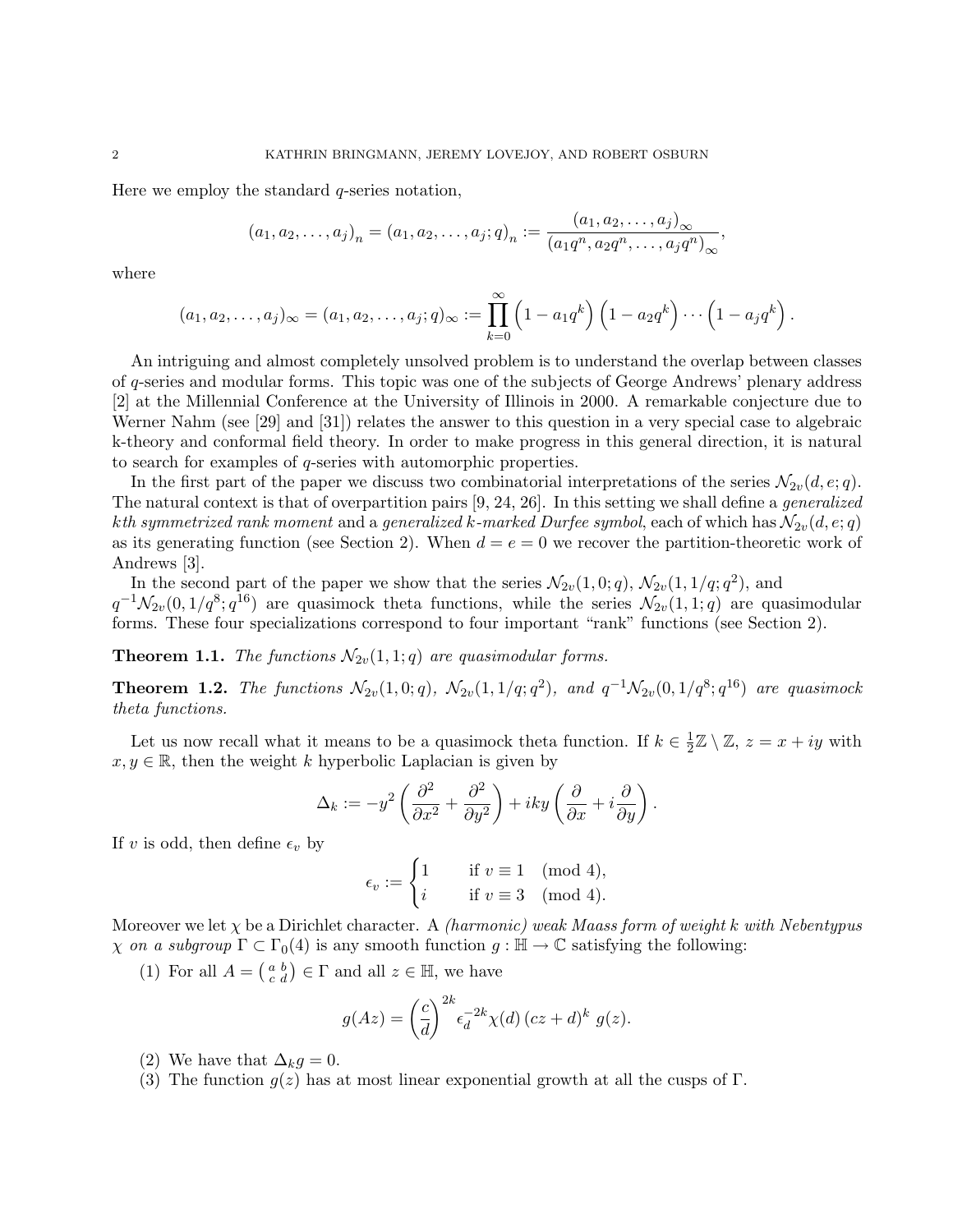In light of recent work of the first author and Ono [13, 14] combined with work of Zwegers [32], [33] we now know that what Ramanujan called mock theta functions in his last letter to Hardy [30] are actually "holomorphic parts" of weak Maass forms. In turn the holomorphic part of any weak Maass form may be called a mock theta function. In analogy with quasimodular forms [21], a quasiweak Maass form is defined to be any linear combination of derivatives of weak Maass forms. A function  $f(q)$  is called a *quasimock theta function* if there is a quasimodular form  $h(q)$  such that  $f(q) + h(q)$  is a linear combination of derivatives of holomorphic parts of weak Maass forms. As usual,  $q := e^{2\pi i z}$ . Notice that taking derivatives preserves the space of quasimock theta functions.

Our approach to Theorem 1.2 highlights the role that q-series identities can play in the study of weak Maass forms. Typically (see [7], for example) one requires lengthy and delicate analytic calculations to determine transformation properties. However, we shall use  $q$ -series identities to circumvent these calculations. We proceed in the same manner for each of the three cases. First, we use a generalized Lambert series identity to establish the case  $v = 1$  by relating the relevant function to known weak Maass forms studied in [10, 11]. Then, following the lead of [8], we prove a partial differential equation and use it to establish the case  $v \geq 2$  by induction. These partial differential equations are of independent interest [5], [12], [15].

The functions  $\mathcal{N}_{2v}(1,0;q)$  are treated in Section 4, the  $\mathcal{N}_{2v}(1,1/q;q^2)$  in Section 5, and the  $q^{-1}\mathcal{N}_{2v}(0,1/q^8;q^{16})$  in Section 6. The proof of Theorem 1.1 is more straightforward, following from a certain infinite product associated with overpartition pairs. This is discussed in Section 3.

Finally in Section 7 we take a closer look at the case  $v = 1$  of (1.1). Andrews observed that the function  $Spt(0, 0; q)$ , where

$$
Spt(d, e; q) := \frac{(-dq, -eq)_{\infty}}{(q, deq)_{\infty}} \sum_{n \ge 1} \frac{nq^n}{(1 - q^n)} - \mathcal{N}_2(d, e; q), \tag{1.2}
$$

has an elegant combinatorial interpretation and satisfies some nice congruence properties [4]. Further congruence properties were found by Folsom-Ono [18] and Garvan [19]. Again these ultimately arise from the fact that  $q^{-1}Spt(0,0;q^{24})$  is a quasimock theta function. We shall give a combinatorial interpretation of  $Spt(d, e; q)$  that reduces to Andrews' when  $d = e = 0$ . Since specializations of the first term on the right hand side of  $(1.2)$  are quasimodular forms, the following corollary is immediate from Theorem 1.2:

**Corollary 1.3.** The series  $Spt(1,0;q)$ ,  $Spt(1,1/q;q^2)$ , and  $q^{-1}Spt(0,1/q^8;q^{16})$  are quasimock theta functions.

**Remark 1.4.** As for the case  $d = e = 1$ , it turns out that  $Spt(1, 1; q)$  easily simplifies. We have

$$
Spt(1,1;q) = -1/4 + (-q)_{\infty}^{2}/4(q)_{\infty}^{2},
$$

which is (essentially) a modular form.

Theorems 1.1 and 1.2 along with Corollary 1.3 provide the theoretical framework necessary to prove any specific number-theoretic fact about these functions. The types of results obtainable and the methods to be employed are well-documented in [3, 4, 7, 8, 18, 19], and so we shall not pursue this here.

#### 2. Rank moments and marked Durfee symbols

2.1. A generalized kth symmetrized rank moment. Recall that Dyson's rank of a partition is the largest part minus the number of parts [17]. Atkin and Garvan [5] initiated the study of rank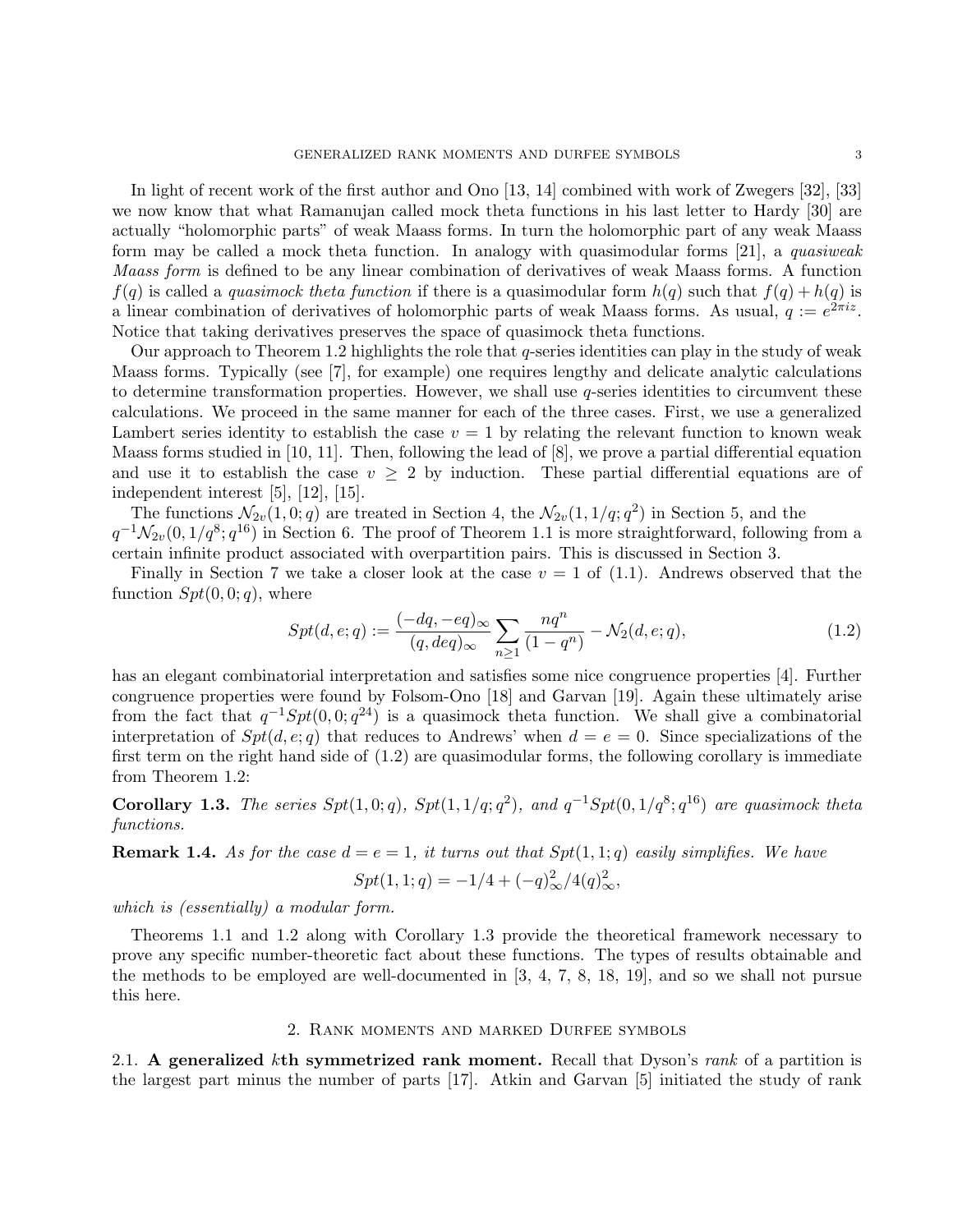moments, the kth rank moment  $N_k(n)$  being defined by

$$
N_k(n) := \sum_{m \in \mathbb{Z}} m^k N(m, n).
$$

Here  $N(m, n)$  denotes the number of partitions of n with rank m. Following their lead, Andrews [3] defined the kth symmetrized rank moment by

$$
\eta_k(n) := \sum_{m \in \mathbb{Z}} \binom{m + \lfloor \frac{k-1}{2} \rfloor}{k} N(m, n).
$$

Evidently, the symmetrized rank moments can be expressed in terms of the ordinary rank moments, and vice versa. One reason to consider the symmetrized rank moment is its simple generating function. Namely, we have (see Theorem 2 in [3])

$$
\sum_{n\geq 0} \eta_{2v}(n)q^n = \mathcal{N}_{2v}(0,0;q).
$$

When k is odd, the relation  $N(m, n) = N(-m, n)$  implies that both of the moments  $\eta_k(n)$  and  $N_k(n)$ are 0.

Here we will interpret the series  $\mathcal{N}_{2v}(d, e; q)$  in terms of rank moments as well, but using the rank of an overpartition pair [9, 26]. Recall that an *overpartition*  $\lambda$  of n is a partition of n in which the first occurrence of a number may be overlined. An *overpartition pair*  $(\lambda, \mu)$  of n is a pair of overpartitions where the sum of all of the parts is  $n$ . To define the rank of an overpartition pair we use the notations  $\ell(\cdot)$  and  $n(\cdot)$  for the largest part and the number of parts of an object. Overlining these functions indicates that we are only considering the overlined parts. We order the parts of  $(\lambda, \mu)$  by stipulating that for a number  $k$ ,

$$
\overline{k}_{\lambda} > k_{\lambda} > \overline{k}_{\mu} > k_{\mu},
$$

where the subscript indicates to which of the two overpartitions the part belongs. The rank of an *overpartition pair*  $(\lambda, \mu)$  is

$$
\ell((\lambda,\mu)) - n(\lambda) - \overline{n}(\mu) - \chi((\lambda,\mu)),
$$

where  $\chi((\lambda, \mu))$  is defined to be 1 if the largest part of  $(\lambda, \mu)$  is non-overlined and in  $\mu$ , and 0 otherwise. For example, the rank of the overpartition pair  $((\bar{6}, 6, 5, 4, 4, 4, \bar{3}, \bar{1}), (7, 7, \bar{5}, 2, 2, 2))$  is  $7-8-1-1=-3$ , while the rank of the overpartition pair  $((4, \overline{3}, 3, \overline{2}, 1), (4, 4, 4, \overline{1}))$  is  $4 - 5 - 1 - 0 = -2$ .

Let  $N(r, s, m, n)$  denote the number of overpartition pairs of n having rank m, such that r is the number of overlined parts in  $\lambda$  plus the number of non-overlined parts in  $\mu$  and s is the number of parts in  $\mu$ . Appealing to the case  $(b, q) = (q^{1/2}, q^{1/2})$  of [25, Thm 1.2], we have the generating function

$$
N(d, e, x; q) := \sum_{\substack{r, s, n \ge 0 \\ m \in \mathbb{Z}}} N(r, s, m, n) d^r e^s x^m q^n = \sum_{n \ge 0} \frac{(-1/d, -1/e)_n (deq)^n}{(xq, q/x)_n}.
$$
 (2.1)

This includes generating functions for several important "ranks". When  $e = 0$  and  $d = 1$  we recover the generating function for Dyson's rank for overpartitions [23], and when both d and  $e = 0$  we recover the generating function for Dyson's rank for partitions. When  $q = q^2$ ,  $d = 1$ , and  $e = 1/q$ , we have the M<sub>2</sub>-rank for overpartitions [25], and when  $q = q^2$ ,  $d = 0$ , and  $e = 1/q$ , we have the M<sub>2</sub>-rank for partitions without repeated odd parts [6, 28]. Note that the invariance of the right hand side of (2.1) under  $x \leftrightarrow 1/x$  implies that  $N(r, s, m, n) = N(r, s, -m, n)$ .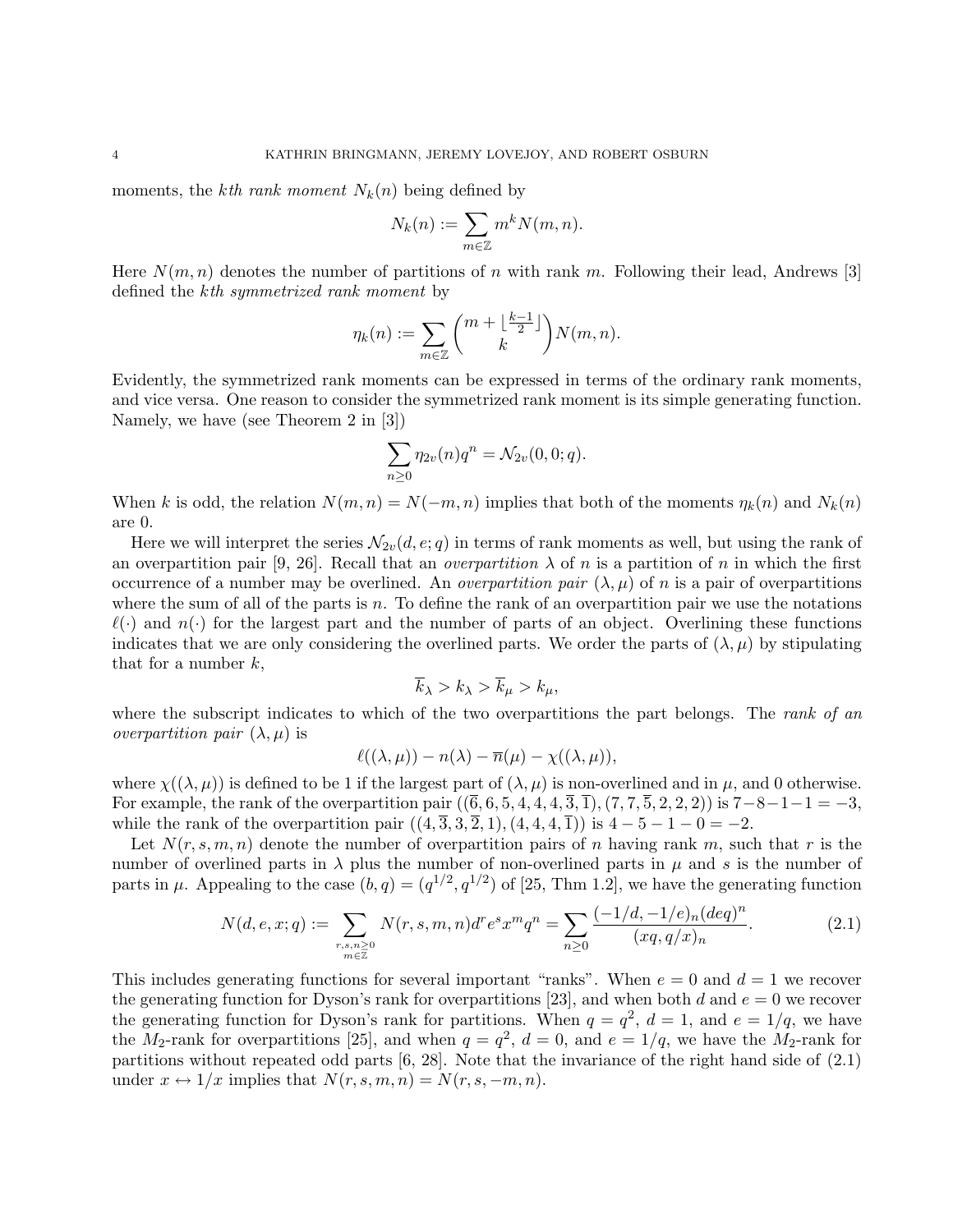We are now prepared to define the general kth symmetrized rank moment for overpartition pairs. It will be useful to also define the ordinary kth rank moment for overpartition pairs. It is

$$
N_k(r,s,n) := \sum_{m \in \mathbb{Z}} m^k N(r,s,m,n),\tag{2.2}
$$

and we denote its generating function by  $M_k(d, e; q)$ ,

$$
M_k(d, e; q) := \sum_{r, s, n \ge 0} N_k(r, s, n) d^r e^s q^n.
$$
 (2.3)

The generalized kth symmetrized rank moment is

$$
\eta_k(r,s,n) := \sum_{m \in \mathbb{Z}} \binom{m + \lfloor \frac{k-1}{2} \rfloor}{k} N(r,s,m,n). \tag{2.4}
$$

Theorem 2.1. We have

$$
\sum_{r,s,n\geq 0} \eta_k(r,s,n)d^re^sq^n = \begin{cases} 0 & \text{if } k \text{ is odd,} \\ \mathcal{N}_{2v}(d,e;q) & \text{if } k=2v. \end{cases}
$$

Proof. Since the proof is similar to the proof of [3, Theorem 2], we omit most of the details. From a limiting case of the Watson-Whipple transformation [20],

$$
\sum_{n=0}^{\infty} \frac{(aq/bc,d,e)_n \left(\frac{aq}{de}\right)^n}{(q,aq/b,aq/c)_n} = \frac{(aq/d,aq/e)_{\infty}}{(aq,aq/de)_{\infty}} \sum_{n=0}^{\infty} \frac{(a,\sqrt{a}q,-\sqrt{a}q,b,c,d,e)_n (aq)^{2n}(-1)^n q^{n(n-1)/2}}{(q,\sqrt{a},-\sqrt{a},aq/b,aq/c,aq/d,aq/e)_n (bcde)^n},
$$

applied to (2.1) with  $(a, b, c, d, e) = (1, x, 1/x, -1/d, -1/e)$ , one may deduce the following alternative form for the generating function for  $N(r, s, m, n)$ :

$$
\sum_{\substack{r,s,n \geq 0 \\ m \in \mathbb{Z}}} N(r,s,m,n) d^r e^s x^m q^n = \frac{(-dq, -eq)_{\infty} (1-x)}{(q, deg)_{\infty}} \sum_{n \in \mathbb{Z}} \frac{(-de)^n q^{n(n+3)/2} (-1/d, -1/e)_n}{(-dq, -eq)_n (1-xq^n)}.
$$
(2.5)

Here we note the helpful relation

$$
(a)_{-n} = \frac{(-1)^n q^{\binom{n+1}{2}}}{a^n (q/a)_n}.
$$

Next we observe that

$$
\sum_{r,s,n\geq 0} \eta_{2v}(r,s,n)d^r e^s q^n = \frac{1}{(2v)!} \left[ \frac{\partial^{2v}}{\partial x^{2v}} x^{v-1} N(d,e,x;q) \right]_{x=1}.
$$

Now computing the derivatives and simplifying as in [3, p.41-42], we arrive at  $\mathcal{N}_{2v}(d, e; q)$ .

As with ordinary partitions, the symmetrized rank moments for overpartition pairs can be expressed in terms of the ordinary rank moments, and vice versa. In particular we note that we have

$$
N_2(r,s,n) = 2\eta_2(r,s,n).
$$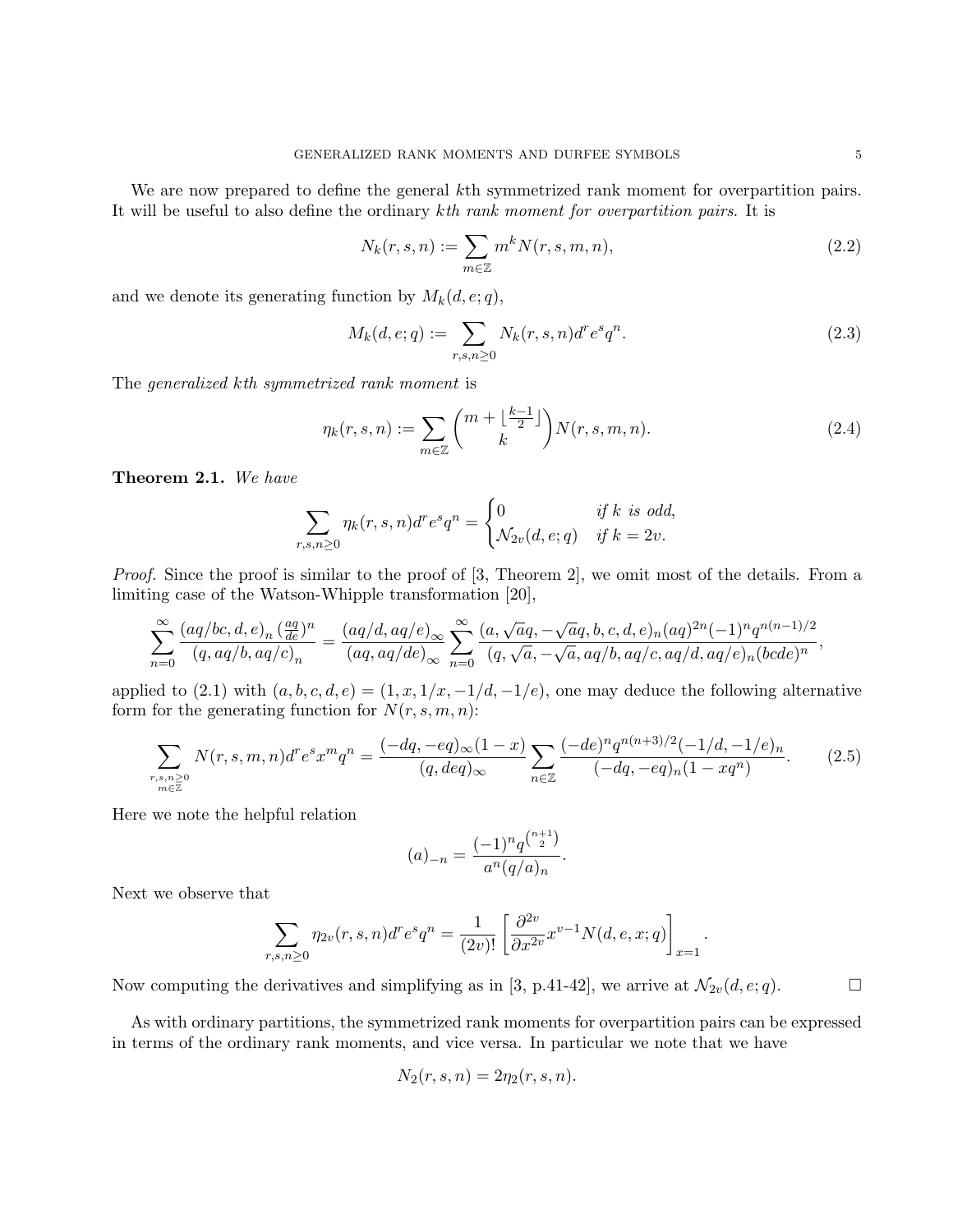2.2. A generalized k-marked Durfee symbol. The second partition-theoretic object that Andrews associated to  $\mathcal{N}_{2v}(0,0;q)$  is the k-marked Durfee symbol [3, Section 4]. Its definition is considerably more involved than that of the  $k$ th symmetrized rank moment. We start with  $k$  copies of the natural numbers  $\{1_1, 2_1, 3_1, \ldots\}$ ,  $\{1_2, 2_2, 3_2, \ldots\}$ ,  $\{1_k, 2_k, 3_k, \ldots\}$ . We then form the k-marked Durfee symbol as a two-rowed array with a subscript S. Each row contains a partition using these  $k$  copies of the natural numbers where parts are at most S. The rows need not be of equal length. In addition we require that:

- (1) The sequence of parts and the sequence of subscripts be non-increasing in each row,
- (2) Each of the subscripts smaller than  $k$  occurs at least once in the top row,
- (3) If  $M_1, N_2, \ldots, V_{k-2}, W_{k-1}$  are the largest parts with their respective subscripts in the top row, then all parts in the bottom row with subscript 1 lie in the interval  $[1, M]$ , with subscript 2 lie in  $[M, N], \ldots$ , with subscript  $k-1$  lie in  $[V, W]$ , and with subscript k lie in  $[W, S]$ .

We let n be the sum of  $S^2$  and all of the parts in the array and we say that the Durfee symbol is *related* to n. We denote by  $\mathcal{D}_k(n)$  the number of k-marked Durfee symbols related to n. Andrews [3] has shown that  $\mathcal{D}_{v+1}(n) = \eta_{2v}(n)$ .

We now define a generalized k-marked Durfee symbol whose generating function will be  $\mathcal{N}_{2v}(d, e; q)$ . The only difference here is that the subscript S (contributing  $S^2$ ) will be replaced by a triple  $(S, \mu, \nu)$ ,  $\mu$  and  $\nu$  being partitions into distinct parts between 0 and  $S - 1$ . For such a partition, we say that a number  $k \in [0, S-1]$  is missing if it does not occur. Let r denote the number of missing numbers in  $\mu$  and s the number of missing numbers in  $\nu$ . The number n to which such a Durfee symbol is related is the sum of S, all of the parts in the array, and all of the parts in  $\mu$  and  $\nu$ . When both  $\mu$  and  $\nu$  are "full", i.e.,  $r = s = 0$ , we get  $S^2$ , the case of the ordinary k-marked Durfee symbols. For example,

$$
\begin{pmatrix} 4_3 & 3_2 & 3_1 & 2_1 & 1_1 \ 4_3 & 4_3 & 3_2 & 3_1 & 3_1 & 1_1 \end{pmatrix}_{4,(3,2,0),(2,1)}
$$
(2.6)

is a 3-marked Durfee symbol related to  $n = 43$ , with  $r = 1$  and  $s = 2$ .

Let  $\mathcal{D}_k(r, s, n)$  be the number of generalized k-marked Durfee symbols described above. Following Andrews we define k ranks associated with k-marked Durfee symbols. For such a symbol  $\delta$  and for each i we denote the number of entries in the top (resp. bottom) row with subscript i by  $\tau_i(\delta)$  (resp.  $\beta_i(\delta)$ ). Then the *ith rank* of  $\delta$  is defined as

$$
\rho_i(\delta) := \begin{cases} \tau_i(\delta) - \beta_i(\delta) - 1 & \text{for } 1 \leq i < k, \\ \tau_i(\delta) - \beta_i(\delta) & \text{for } i = k. \end{cases}
$$

For example, the Durfee symbol in  $(2.6)$  has all three of its ranks equal to  $-1$ .

Let  $\mathcal{D}_k(r, s, m_1, m_2, \ldots, m_k, n)$  denote the number of generalized k-marked Durfee symbols counted by  $\mathcal{D}_k(r,s,n)$  with *i*th rank equal to  $m_i$ .

**Theorem 2.2.** For  $k \geq 2$  we have

$$
\sum_{m_1, m_2, \dots, m_k \in \mathbb{Z}} \sum_{r, s, n \ge 0} \mathcal{D}_k(r, s, m_1, m_2, \dots, m_k, n) x_1^{m_1} x_2^{m_2} \cdots x_k^{m_k} d^r e^s q^n
$$
\n
$$
= \frac{(-dq, -eq)_{\infty}}{(q, deg)_{\infty}} \sum_{n \ge 1} \frac{(-1)^{n-1} (1+q^n)(1-q^n)^2 (-1/d, -1/e)_n (de)^n q^{\binom{n}{2} + kn}}{(-dq, -eq)_n \prod_{j=1}^k (1-x_j q^n)(1-q^n/x_j)}.
$$
\n(2.7)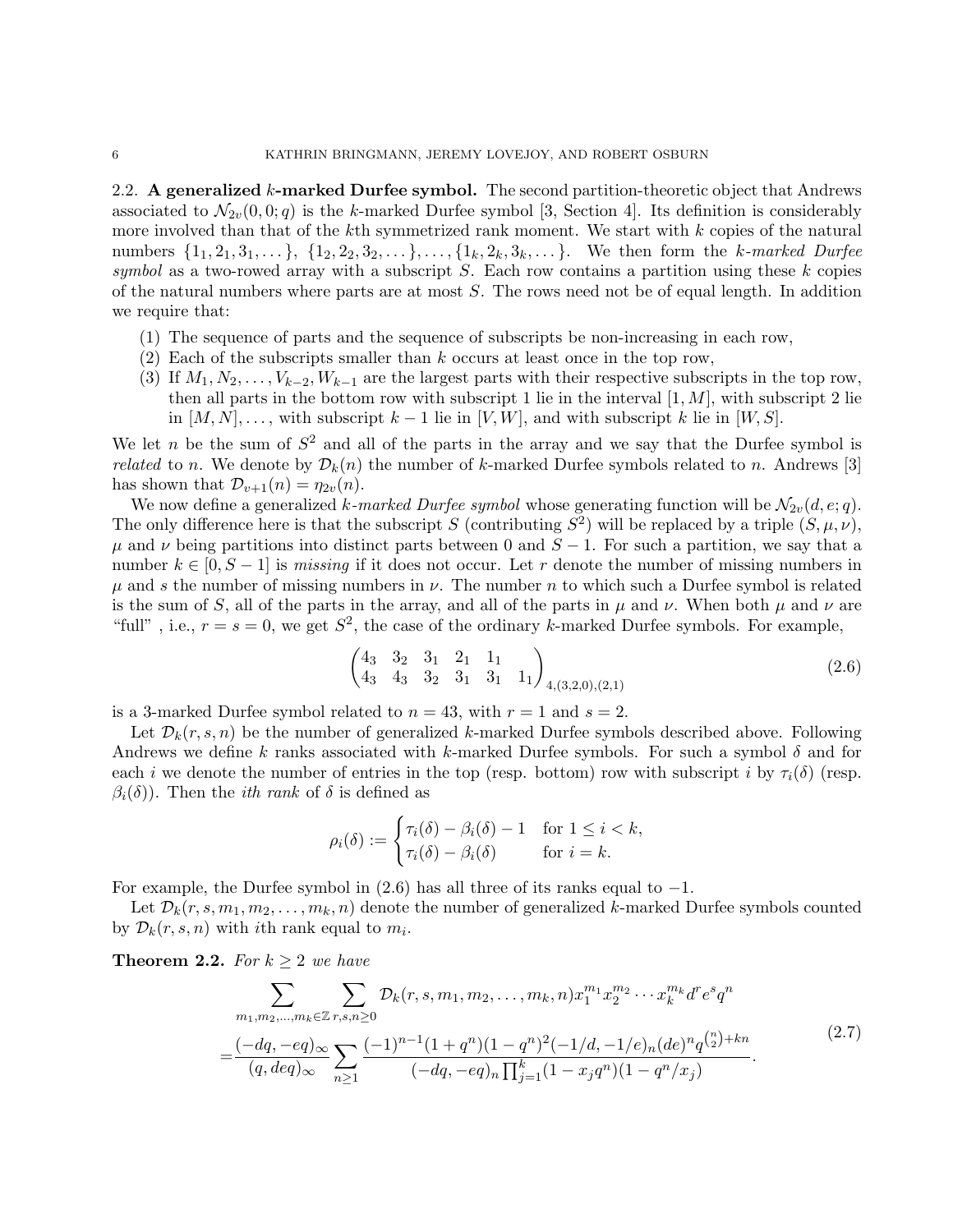*Proof.* Arguing as in [3, Proof of Thm 10] and using the fact that  $(-1/y)_n y^n$  is the generating function for partitions into distinct parts between 0 and  $n-1$ , with the exponent of y counting the number of missing numbers, we have that

$$
\sum_{m_1,m_2,\ldots,m_k \in \mathbb{Z}} \sum_{r,s,n \geq 0} \mathcal{D}_k(r,s,m_1,m_2,\ldots,m_k,n) x_1^{m_1} x_2^{m_2} \cdots x_k^{m_k} d^r e^s q^n =
$$
\n
$$
\sum_{\substack{n_1 > 0 \\ n_2,n_3,\ldots,n_k \geq 0}} \frac{(-1/d,-1/e)_{n_1+n_2+\cdots+n_k} (de)^{n_1+n_2+\cdots+n_k} q^{(n_1+n_2+\cdots+n_k)+(n_1+n_2+\cdots+n_{k-1})+\cdots+n_1}}{(x_1q,q/x_1)_{n_1} (x_2q^{n_1},q^{n_1}/x_2)_{n_2+1}}
$$
\n
$$
\times \frac{1}{(x_3q^{n_1+n_2},q^{n_1+n_2}/x_3)_{n_3+1}\cdots (x_kq^{n_1+\cdots+n_{k-1}},q^{n_1+\cdots+n_{k-1}}/x_k)_{n_k+1}}.
$$

Now in the k-fold generalization of Watson's q-analogue of Whipple's theorem [3, eq.  $(2.4)$ ], replace k by  $k+1$ , set  $b_j = 1/c_j = x_j$  for  $1 \le j \le k$ , set  $a = 1$ , set  $b_{k+1} = -1/d$  and  $c_{k+1} = -1/e$ , and finally let  $N \to \infty$ . Then exactly as in [3, Proof of Thm 3] the right hand side above may be seen to be equal to the right hand side of  $(2.7)$ .

Setting each  $x_j = 1$  in Theorem 2.2, we obtain the following:

**Corollary 2.3.** For  $v \ge 1$  we have  $\mathcal{D}_{v+1}(r,s,n) = \eta_{2v}(r,s,n)$ .

2.3. The full rank. We now define a statistic on generalized  $k$ -marked Durfee symbols, called the full rank. This will not be required in the sequel, but it plays an important role in the study of ordinary k-marked Durfee symbols [3, 7, 8] and will certainly do so for the generalized symbols as well. The full rank of such a symbol  $\delta$  is

$$
FR(\delta) := \rho_1(\delta) + 2\rho_2(\delta) + 3\rho_3(\delta) + \cdots + k\rho_k(\delta).
$$

Let  $NF_k(r, s, m, n)$  denote the number of generalized k-marked Durfee symbols counted by  $\mathcal{D}_k(r, s, n)$ whose full rank is equal to m. Evidently the two-variable generating function for  $NF_k(r, s, m, n)$  is

$$
\sum_{\substack{m\in\mathbb{Z}\\r,s,n\geq 0}} NF_k(r,s,m,n)d^re^sx^mq^n = R_k\left(d,e,x,x^2,\ldots,x^k;q\right),
$$

where for  $k \geq 2$ ,  $R_k(d, e, x_1, x_2, \ldots, x_k; q)$  denotes the left-hand side of (2.7). This function  $R_k(d, e, x_1, x_2, \ldots, x_k; q)$  for  $k \geq 2$  can in fact be expressed in terms of  $N(d, e, x; q)$ . Exactly as in Theorem 7 of [3], we can show:

**Theorem 2.4.** If  $x_i \neq x_j, x_j^{-1}$  for  $i \neq j$  and  $x_i^2 \neq 1$ , then we have:

$$
R_k(d, e, x_1, x_2, \dots, x_k; q) = \sum_{i=1}^k \frac{N(d, e, x_i; q)}{\prod_{\substack{j=1 \ j \neq i}}^k (x_i - x_j) \left(1 - \frac{1}{x_i x_j}\right)}.
$$
\n(2.8)

**Remark 2.5.** If  $x_i \in \{x_j, x_j^{-1}\}$  or  $x_i^2 = 1$ , then a relation similar to (2.8) can be defined via analytic continuation.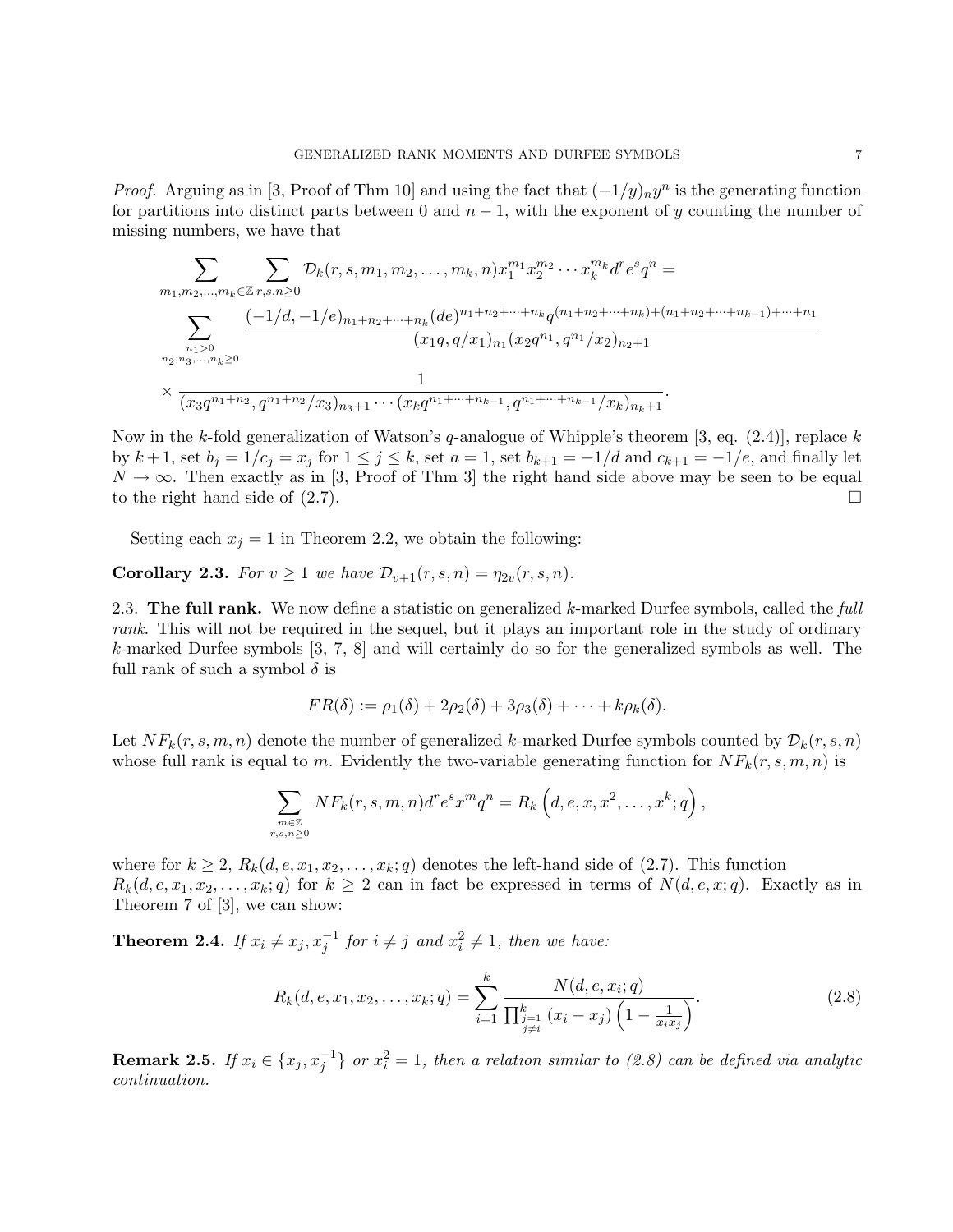# 3. THE CASE  $(d, e, q) = (1, 1, q)$

Here we prove Theorem 1.1. We recall from [9] that the two-variable generating function for  $NN(m, n)$ , the number of overpartition pairs of n with rank m, has the very special form given by

$$
\sum_{\substack{n\geq 1\\ m\in \mathbb{Z}}} \overline{NN}(m,n)x^m q^n = \frac{-4x}{(1+x)^2} + \frac{4x(-q)_{\infty}^2}{(1+x)^2 (xq,q/x)_{\infty}}.
$$
\n(3.1)

Hence the ordinary kth rank moment generating function  $M_k(1, 1; q)$  is simply

$$
\[ \delta_x^k \left( \frac{-4x}{(1+x)^2} + \frac{4x(-q)_{\infty}^2}{(1+x)^2 (xq, q/x)_{\infty}} \right) \Big]_{x=1}, \tag{3.2}
$$

where  $\delta_x := x \frac{\partial}{\partial x}$ . Now this gives that the  $M_k(1, 1; q)$  are quasimodular forms (see [5, Section 4] for a discussion of the quasimodularity of terms like those in (3.2)). Since the  $\mathcal{N}_{2v}(1,1;q)$  can be written as linear combinations of the  $M_k(1, 1; q)$ , this completes the proof of Theorem 1.1.

4. THE CASE  $(d, e, q) = (1, 0, q)$ 

We begin by explicitly stating and proving the case  $v = 1$ . Let

$$
E_2(z) := 1 - 24 \sum_{n \ge 1} \frac{nq^n}{(1 - q^n)}
$$
\n(4.1)

be the usual weight 2 (quasimodular) Eisenstein series. Define the integral

$$
\overline{NH}(z) := \frac{1}{2\sqrt{2}\pi i} \int_{-\overline{z}}^{i\infty} \frac{\eta^2(\tau)}{\eta(2\tau)(-i(\tau+z))^{\frac{3}{2}}} d\tau.
$$

Theorem 4.1. The function

$$
\mathcal{N}_2(1,0;q) + \frac{(-q)_{\infty}}{(q)_{\infty}} \left( \frac{1}{12} + \frac{1}{6} E_2(2z) \right) - \overline{NH}(z)
$$

is a weak Maass form of weight  $\frac{3}{2}$  on  $\Gamma_0(16)$ .

Proof. First we recall an identity involving generalized Lambert series,

$$
\sum_{n\in\mathbb{Z}}\frac{(-1)^{n-1}q^{n^2}(1-x)}{(1-xq^n)}+\sum_{n\in\mathbb{Z}}\frac{(-1)^nq^{n^2}(1-x)}{(1+xq^n)}=\frac{-2\left(q^2;q^2\right)^2_{\infty}}{(1+1/x)\left(x^2q^2,q^2/x^2;q^2\right)_{\infty}}.
$$

This is the case  $y = -1/x$  of [16, eq. (4.3), corrected]. Differentiating twice with respect to x, setting  $x = 1$ , and multiplying by  $(-q)_{\infty}/(q)_{\infty}$  yields

$$
-4\mathcal{N}_2(1,0;q) + 4\frac{(-q)_{\infty}}{(q)_{\infty}} \sum_{n \in \mathbb{Z}} \frac{(-1)^n q^{n^2 + n}}{(1 + q^n)^2} = \frac{(-q)_{\infty}}{(q)_{\infty}} - 8\frac{(-q)_{\infty}}{(q)_{\infty}} \sum_{n \ge 1} \frac{2nq^{2n}}{(1 - q^{2n})}.
$$
 (4.2)

Next we recall from [10] that the function

$$
\overline{\mathcal{M}}(z) := 4 \frac{(-q)_{\infty}}{(q)_{\infty}} \sum_{n \in \mathbb{Z}} \frac{(-1)^n q^{n^2 + n}}{(1 + q^n)^2} - 4 \overline{N} \overline{H}(z)
$$
\n(4.3)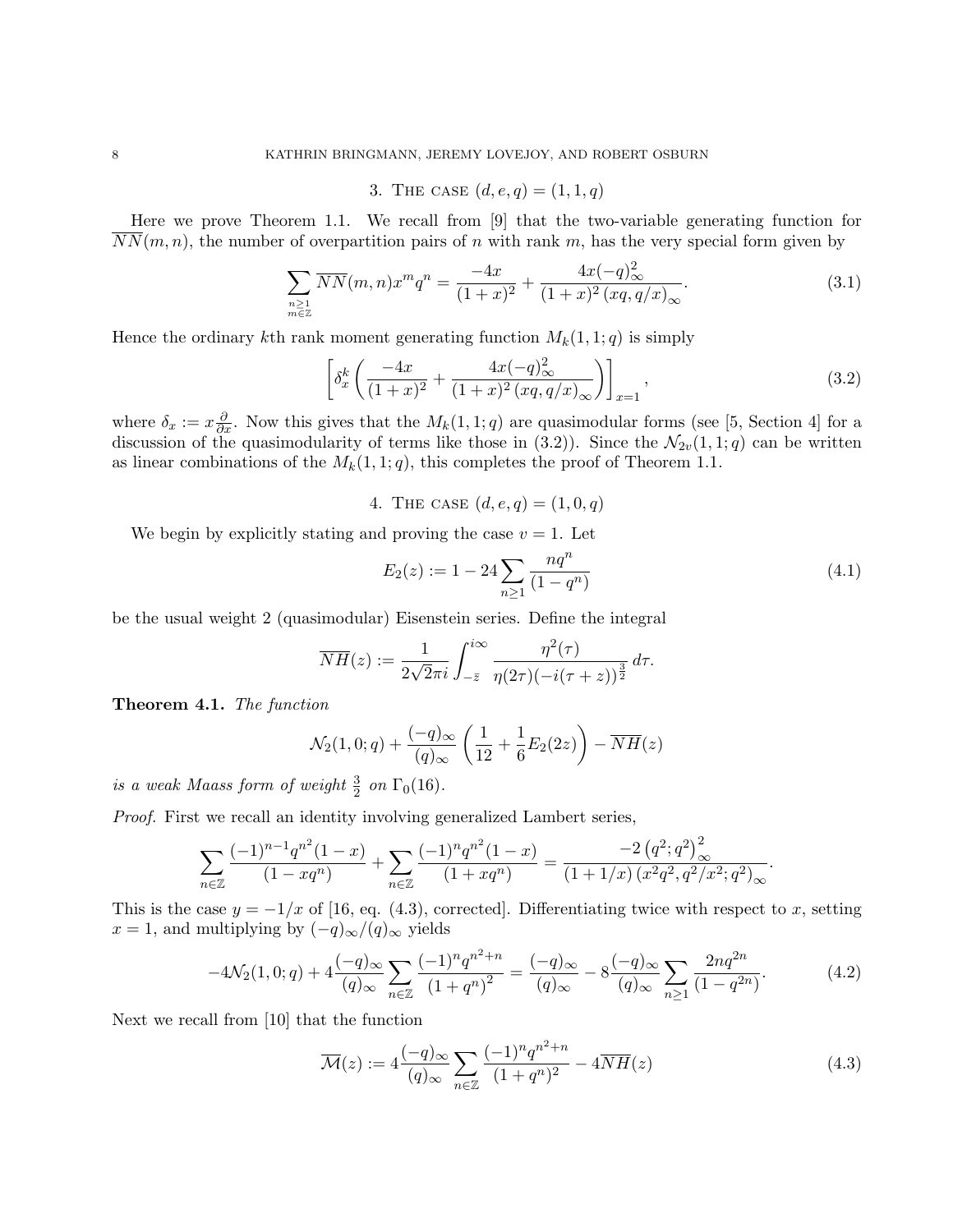is a weak Maass form of weight  $\frac{3}{2}$  on  $\Gamma_0(16)$ . The theorem follows by substituting for the sum above using  $(4.2)$ .

Now to prove the case  $v > 1$ , we use a partial differential equation which is analogous to the "rank-crank PDE" of Atkin and Garvan [5]. We define  $C(x;q)$  and  $C^*(x;q)$  by

$$
C(x; q) := \frac{(q)_{\infty}}{(xq, q/x)_{\infty}},
$$
  $C^*(x; q) := \frac{C(x; q)}{(1-x)}.$ 

For the function  $N(d, e, x; q)$  in  $(2.1)$ , we define

$$
N^*(d, e, x; q) := \frac{N(d, e, x; q)}{(1 - x)}.
$$
\n(4.4)

We use the differential operator

$$
\delta_q:=q\frac{\partial}{\partial q}.
$$

Furthermore let

$$
J(x;q) := (x,q/x)_{\infty}.
$$

We will prove the following partial differential equations:

Theorem 4.2. We have

$$
x\frac{(q)_{\infty}^2}{(-q)_{\infty}}[C^*(x;q)]^3J(-x;q) = \left(2(1+x)\delta_q + \frac{1}{2}x + x\delta_x + \frac{1}{2}(1+x)\delta_x^2\right)N^*(1,0,x;q),\tag{4.5}
$$

and

$$
x \frac{(q)_{\infty}^2}{(-q)_{\infty}} [C(x;q)]^3 J(-x;q)
$$
  
=  $\left(2(1-x)^2(1+x)\delta_q + x(1+x) + 2x(1-x)\delta_x + \frac{1}{2}(1+x)(1-x)^2\delta_x^2\right) N(1,0,x;q).$  (4.6)

Proof. Define

$$
S_1(x,\zeta;q) := \sum_{n \in \mathbb{Z}} \frac{(-1)^n \zeta^n q^{n^2 + n}}{1 - xq^n}
$$

By Lemma 4.1 in [27], we have

$$
S_1(x\zeta^{-1}, \zeta^{-2}; q) + \zeta^2 S_1(x\zeta, \zeta^2; q) - \zeta \frac{J(\zeta^2; q) J(-q; q)}{J(\zeta; q) J(-\zeta; q)} S_1(x, 1; q)
$$
  
= 
$$
\frac{J(\zeta; q) J(\zeta^2; q) J(-x; q) (q)_{\infty}^2}{J(-\zeta; q) J(x\zeta; q) J(x\zeta^{-1}; q) J(x; q)}.
$$
(4.7)

.

Equation (4.7) was one of the key results used to prove identities for rank differences for overpartitions in [27]. Let  $g(\zeta)$  denote the right side of (4.7). Note that  $g(\zeta)$  has a double zero at 1 and that

$$
g''(1) = \frac{2(q)_{\infty}^3}{(-q)_{\infty}^2} \left[ C^*(x;q) \right]^3 J(-x;q).
$$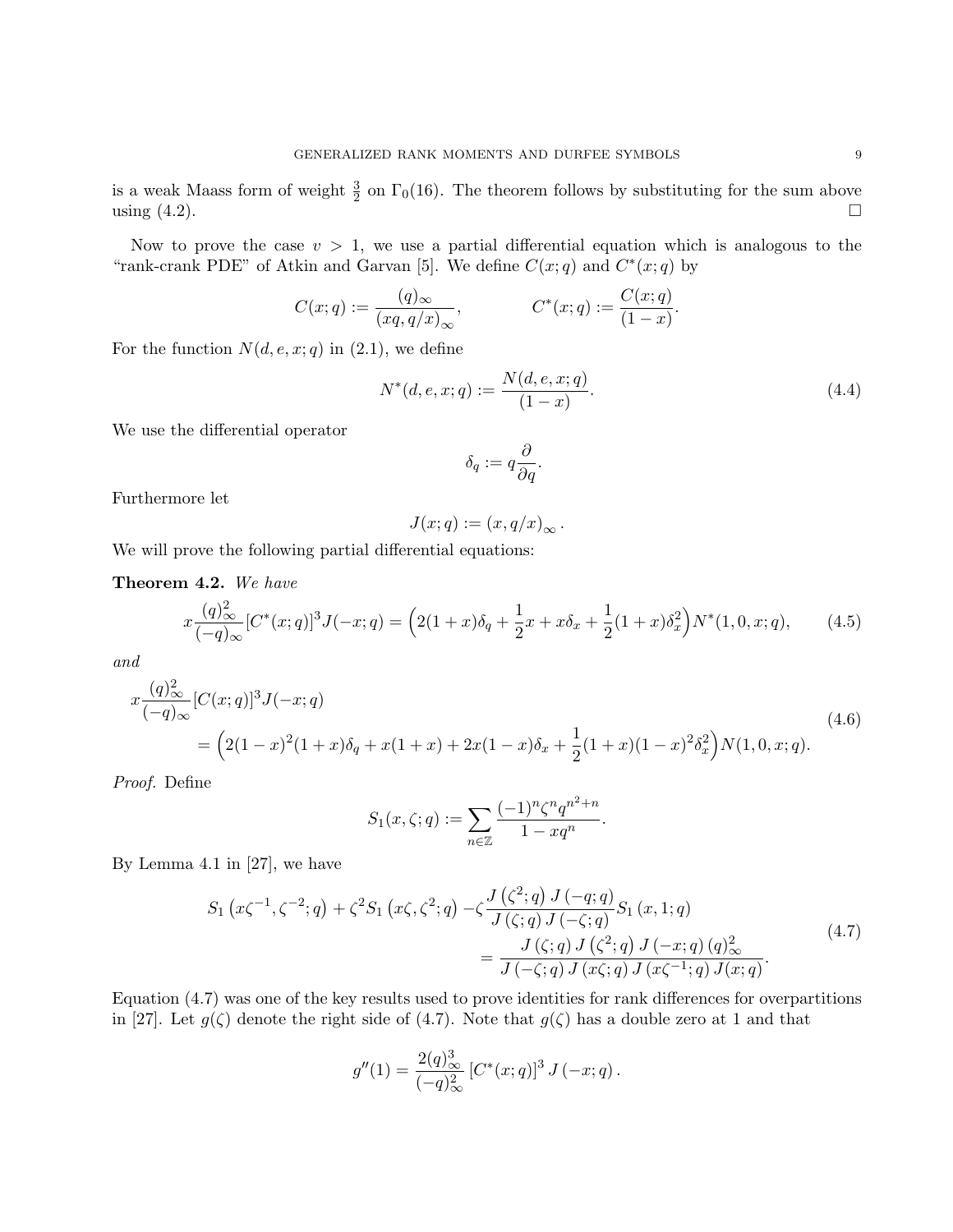We let  $h(\zeta)$  be the sum of the first two terms on the left side of (4.7). We find that  $h''(1)$  equals

$$
\sum_{n\in\mathbb{Z}} (-1)^n q^{n(n+1)} \left( \frac{8n^2 + 8n + 2}{1 - xq^n} + \frac{2x(3+4n)q^n}{(1 - xq^n)^2} + \frac{4x^2 q^{2n}}{(1 - xq^n)^3} \right) = \left( 2 + 8\delta_q + 4\delta_x + 2\delta_x^2 \right) S_1(x, 1; q).
$$

Letting  $j(\zeta)$  be the third term on the left side of (4.7), one can show that

$$
j''(1) = -4\left(-\sum_{n=1}^{\infty} \frac{q^n}{(1+q^n)^2} - 3\sum_{n=1}^{\infty} \frac{q^n}{(1-q^n)^2}\right) S_1(x, 1; q)
$$
  
= 
$$
-4\left(-\sum_{n=1}^{\infty} \frac{q^n}{(1+q^n)^2} - 3\Phi_1(q)\right) S_1(x, 1; q),
$$

where

$$
\Phi_1(q):=\sum_{n=1}^\infty \frac{nq^n}{1-q^n}.
$$

One can check that

$$
\delta_q(q)_{\infty} = -\Phi_1(q)(q)_{\infty}.\tag{4.8}
$$

We next need the following identity, which follows from (2.5) and the fact that

$$
\sum_{n\in\mathbb{Z}}\frac{(-1)^n q^{n^2+n}}{(1+q^n)} = \frac{1}{2}\frac{(q)_{\infty}}{(-q)_{\infty}}:\tag{4.9}
$$

$$
xS_1(x, 1; q) = \frac{(q)_{\infty}}{2(-q)_{\infty}} \left( -1 + (1+x)N^*(1, 0, x; q) \right).
$$
 (4.10)

Applying  $\delta_q$  to both sides of (4.10) and using (4.8), we get

$$
x\delta_q S_1(x, 1; q) = \left(-\Phi_1(q) - \sum_{k=1}^{\infty} \frac{kq^k}{1+q^k}\right) xS_1(x, 1; q) + \frac{(q)_{\infty}}{2(-q)_{\infty}} \delta_q (1+x) N^* (1, 0, x; q).
$$
  
by we find that

Similarly, we find that

$$
x\delta_x S_1(x,1;q) = \frac{(q)_{\infty}}{2(-q)_{\infty}} \delta_x (1+x) N^* (1,0,x;q) - xS_1(x,1;q)
$$

and

$$
x\delta_x^2 S_1(x,1;q) = xS_1(x,1;q) + \frac{(q)_{\infty}}{2(-q)_{\infty}} (\delta_x^2 - 2\delta_x) N^*(1,0,x;q) (1+x).
$$

Combining the above now easily yields

$$
x \frac{(q)_{\infty}^2}{(-q)_{\infty}} \left[ C^*(x;q) \right]^3 J(-x;q) = \left( 2\delta_q + \frac{1}{2} \delta_x^2 \right) N^*(1,0,x;q) \left( 1+x \right)
$$
  
+ 
$$
2x \frac{(-q)_{\infty}}{(q)_{\infty}} S_1(x,1;q) \left[ \sum_{n=1}^{\infty} \frac{nq^n}{1-q^n} - 2 \sum_{n=1}^{\infty} \frac{nq^n}{1+q^n} + \sum_{n=1}^{\infty} \frac{q^n}{(1+q^n)^2} \right].
$$
 (4.11)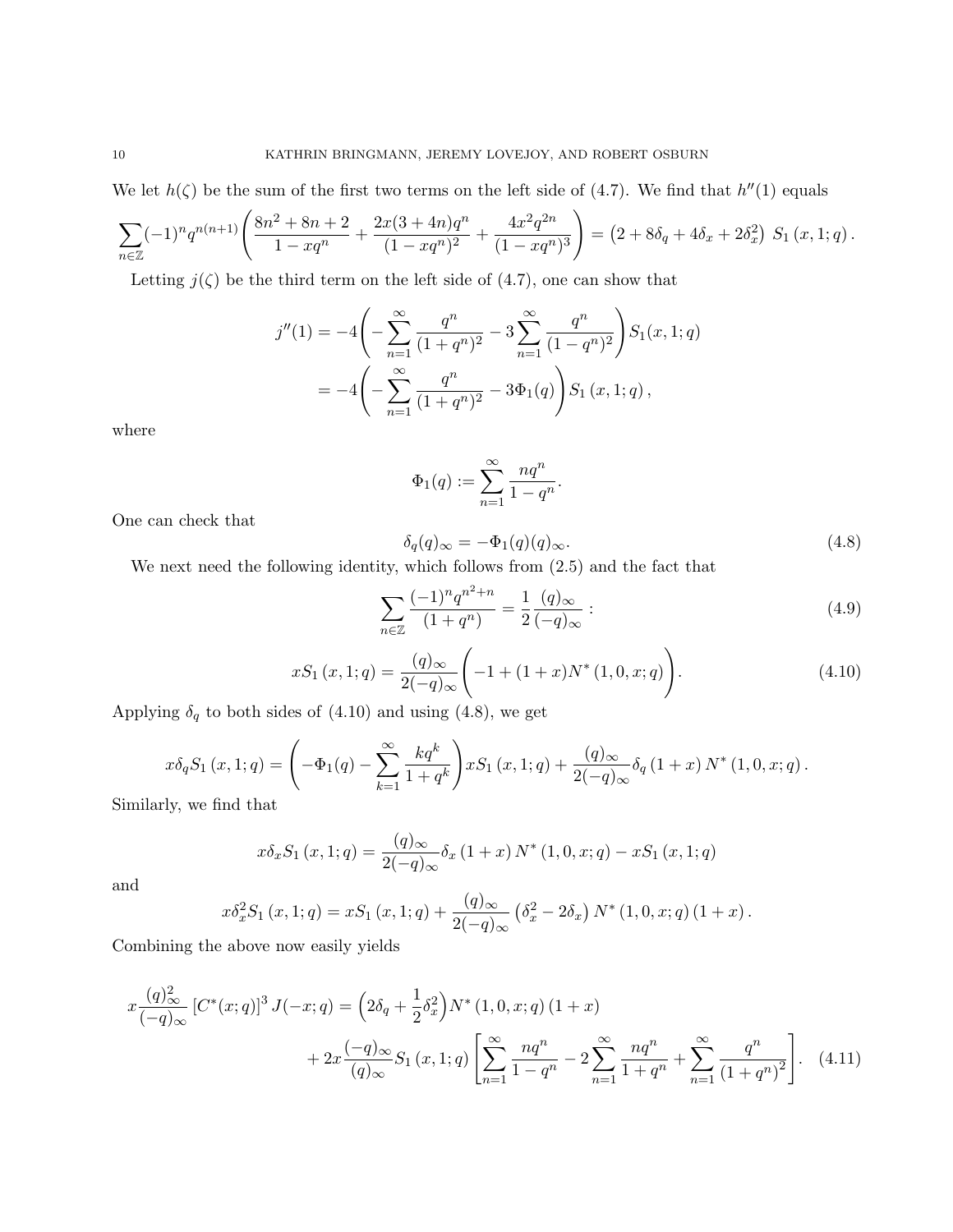Note that the terms in brackets in (4.11) sum to 0. This may be seen, for example, by writing these sums in terms of divisor functions.

Next an application of the product rule yields (4.5). From (4.4) we find that

$$
\delta_x N^*(1,0,x;q) = \frac{\delta_x N(1,0,x;q) + xN^*(1,0,x;q)}{1-x},\tag{4.12}
$$

$$
\delta_x^2 N^*(1,0,x;q) = \frac{\delta_x^2 N(1,0,x;q) + 2x \delta_x N^*(1,0,x;q) + x N^*(1,0,x;q)}{1-x},\tag{4.13}
$$

$$
\delta_q N^*(1,0,x;q) = \frac{\delta_q N(1,0,x;q)}{1-x}.
$$
\n(4.14)

This easily yields  $(4.6)$ .

We may now prove the case  $v > 1$  inductively using Theorem 4.2. Actually we shall argue using the ordinary rank moment generating functions  $M_{2v}(1, 0; q)$ , but as we have already mentioned the functions  $\mathcal{N}_{2v}(1,0;q)$  may be written in terms of the  $M_{2v}(1,0;q)$ . First, since  $M_2(1,0;q) = 2\mathcal{N}_2(1,0;q)$ , Theorem 4.1 implies that the former is a quasimock theta function. Next, appealing to (2.1), we have that  $M_v(1,0;q)$  is  $[\delta_x^v N(1,0,x;q)]_{x=1}$ . Now apply  $\delta_x$  to (4.6) 2v times and then set  $x=1$ . We first consider the left-hand side. First, from [5, Section 4] we have that  $[\delta_x^r C(x; q)]_{x=1}$  is a quasimodular form. Moreover we have

$$
\delta_x \left( J(-x;q) \right) = \left( \frac{x}{1+x} + x \sum_{m=1}^{\infty} \frac{q^m}{1+xq^m} - x^{-1} \sum_{m=1}^{\infty} \frac{q^m}{1+x^{-1}q^m} \right) J(-x;q)
$$

$$
= \left( \frac{x}{x+1} - \sum_{m=1}^{\infty} \frac{(-1)^m q^m}{1-q^m} \left( x^m - x^{-m} \right) \right) J(-x;q).
$$

Thus  $\left[\delta_x^{2v} J(-x; q)\right]_{x=1}$  is a linear combination of terms of the form

$$
\left(c_r - (1 - (-1)^r) \sum_{m=1}^{\infty} \frac{(-1)^m m^r q^m}{1 - q^m}\right)^l J(-1; q)
$$

for integers r and l with some constant  $c_r$ . The theory of Eisenstein series on congruence subgroups (see Section III.3 in [22]) yields that up to a constant term the above sum is a modular form for odd  $r \geq 3$ . For  $r = 1$ , observe that

$$
\delta_q \frac{(q^2;q^2)_{\infty}}{(q;q^2)_{\infty}} = \frac{-\left(q^2;q^2\right)_{\infty}}{(q;q^2)_{\infty}} \sum_{n \geq 1} \frac{(-1)^n n \, q^n}{1 - q^n},
$$

and hence we have a quasimodular form in this case. So, applying  $\delta_x$  2v times and then setting  $x = 1$ yields a quasimodular form on the left hand side. Now the claim follows by induction, since the term  $\delta_x^{2v} N(1,0,x;q)$  occurs with multiplicity  $(2v-2)(2v-1) \neq 0$  for  $v > 1$  and the other terms on the right are derivatives of quasimock theta functions.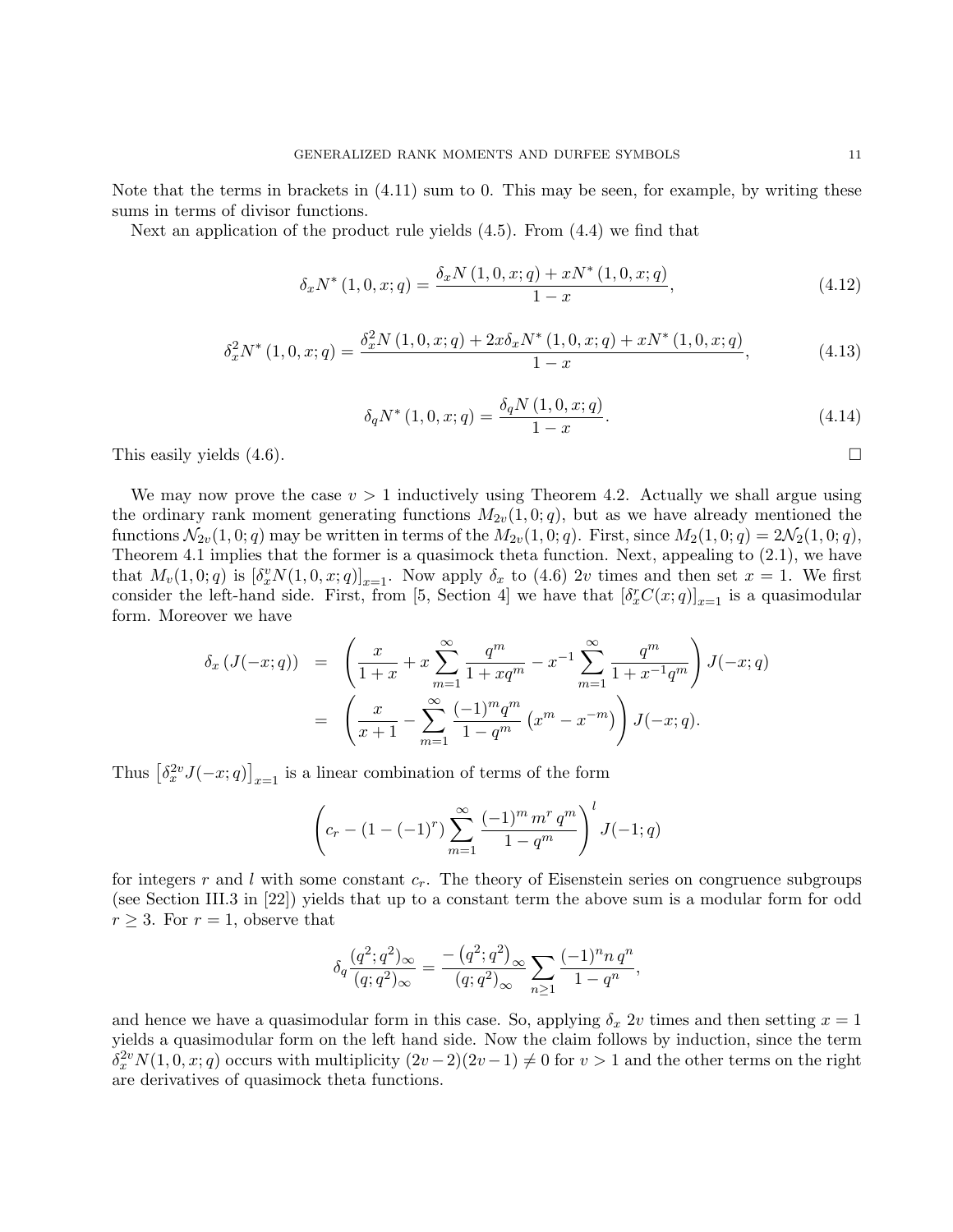5. THE CASE  $(d, e, q) = (1, 1/q, q^2)$ 

We begin again with the case  $v = 1$ .

Theorem 5.1. The function

$$
\mathcal{N}_2(1,1/q;q^2) + \frac{(-q)_{\infty}}{(q)_{\infty}} \left(\frac{1}{12} + \frac{1}{24}E_2(2z)\right) - \frac{\overline{NH}(z)}{2}
$$

is a weak Maass form of weight  $3/2$  on  $\Gamma_0(16)$ .

Proof. We begin with the following identity, which is obvious:

$$
\sum_{n\geq 1} \frac{(-1)^n q^{n^2+n} (1+q^{2n})}{(1-q^{2n})^2} + 2 \sum_{n\geq 1} \frac{(-1)^n q^{n^2+2n}}{(1-q^{2n})^2} = \sum_{n\geq 1} \frac{(-1)^n q^{n^2+n}}{(1-q^n)^2}.
$$

In terms of symmetrized rank moments, this says that

$$
\frac{(-q)_{\infty}}{(q)_{\infty}} \sum_{n\geq 1} \frac{(-1)^n q^{n^2+n} (1+q^{2n})}{(1-q^{2n})^2} - \mathcal{N}_2(1,1/q;q^2) = -\frac{\mathcal{N}_2(1,0;q)}{2}.
$$
 (5.1)

Now, taking  $(a, b, c, d, q) = (1, b, 1/b, \infty, q^2)$  in the  $_6\phi_5$  summation [20],

$$
\sum_{n\geq 0} \frac{(1-aq^{2n})(a,b,c,d)_n (aq/bcd)^n}{(1-a) (q,aq/b,aq/c,aq/d)_n} = \frac{(aq,aq/bc,aq/bd,aq/cd)_{\infty}}{(aq/b,aq/c,aq/d,aq/bcd)_{\infty}},
$$

we obtain

$$
1+\sum_{n\geq 1}\frac{\left(1+q^{2n}\right)\left(b,1/b;q^2\right)_n(-1)^n q^{n^2+n}}{\left(bq^2,q^2/b;q^2\right)_n}=\frac{\left(q^2;q^2\right)^2_{\infty}}{\left(bq^2,q^2/b;q^2\right)_{\infty}}.
$$

Taking  $\partial^2/\partial b^2$ , setting  $b=1$ , and substituting into (5.1) gives

$$
\frac{(-q)_{\infty}}{(q)_{\infty}} \sum_{n \ge 1} \frac{nq^{2n}}{(1-q^{2n})} + \mathcal{N}_2(1, 1/q; q^2) = \frac{\mathcal{N}_2(1, 0; q)}{2}.
$$

Applying Theorem 4.1 completes the proof.

Next we deduce a PDE for  $N(1, 1/q, x; q^2)$ .

Theorem 5.2. We have

$$
2x (q^2;q^2)_{\infty}^2 \left[C^*(x;q^2)\right]^3 J(-x;q) = \left((1+x)\delta_q + x + 2x\delta_x + (1+x)\delta_x^2\right) N^* (1,1/q,x;q^2), \quad (5.2)
$$
  
and

a<sub>a</sub>

$$
2x (q^2;q^2) \bigg|_{\infty}^2 \left[ C(x;q^2) \right]^3 J(-x;q)
$$
  
=  $\left( (1+x)(1-x)^2 \delta_q + 2x(1+x) + 4x(1-x) \delta_x + (1+x)(1-x)^2 \delta_x^2 \right) N (1,1/q,x;q^2).$  (5.3)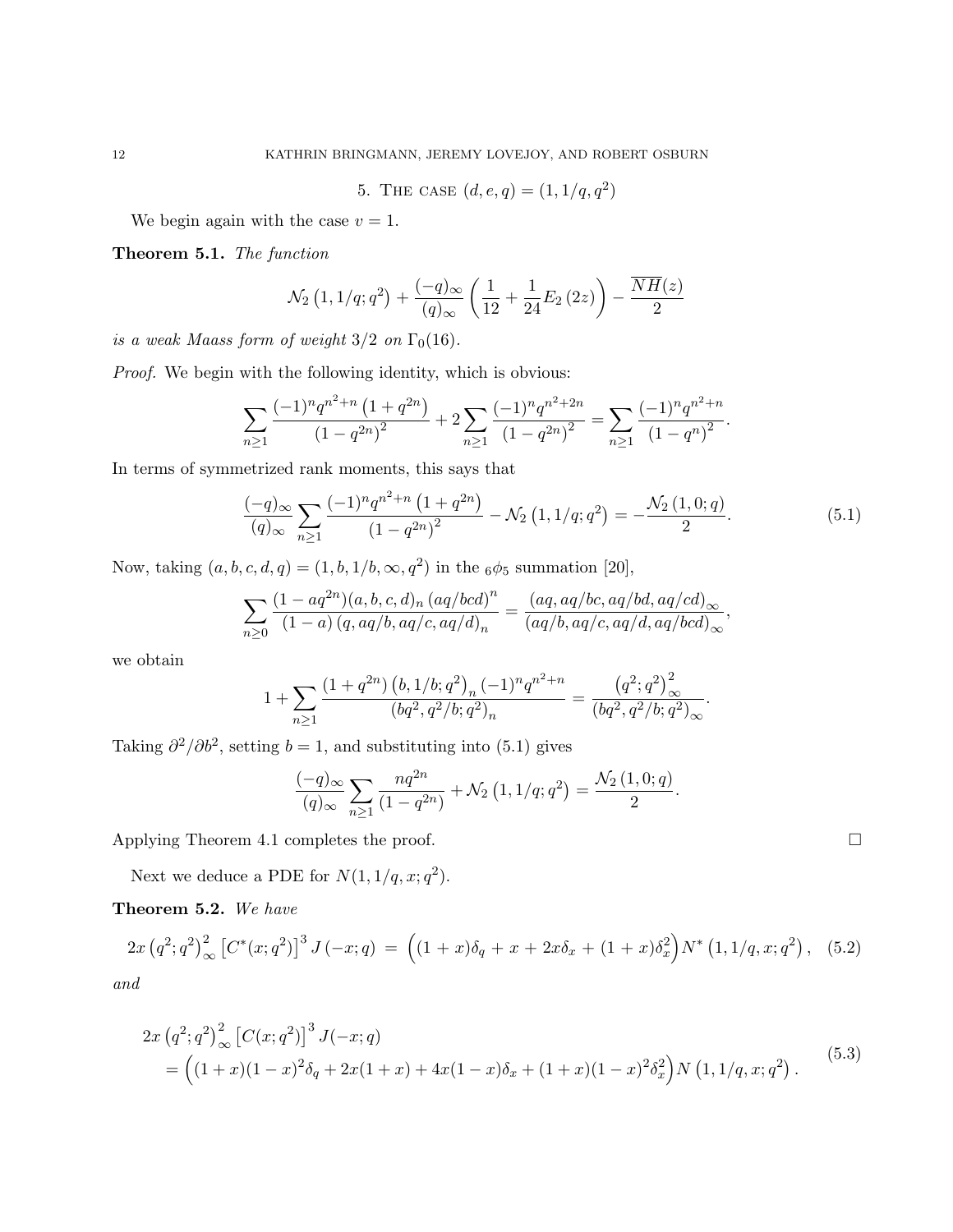Proof. The proof is similar to that of Theorem 4.2. We define

$$
S_2(x,\zeta;q) := \sum_{n \in \mathbb{Z}} \frac{(-1)^n \zeta^n q^{n^2 + 2n}}{1 - xq^{2n}}.
$$

Taking  $(a_1, a_2, b_1, b_2, b_3, q) = (-x, -xq, x\zeta, x/\zeta, x, q^2)$  in the case  $(r, s) = (2, 3)$  of Theorem 2.1 of [16], we obtain

$$
S_2(x\zeta^{-1}, \zeta^{-1}; q) + \zeta^2 S_2(x\zeta, \zeta; q) + 2 \frac{J(\zeta^2; q^2) (-q; q)_\infty^2}{J(-\zeta; q) J(\zeta^{-1}; q^2)} S_2(x, 1; q)
$$
  
= 
$$
\frac{J(-x; q) J(\zeta^2; q^2) J(\zeta; q^2) (q^2; q^2)_\infty^2}{J(x\zeta; q^2) J(x\zeta^{-1}; q^2) J(-\zeta; q) J(x; q^2)}.
$$
(5.4)

Let  $g(\zeta)$  denote the right side of (5.4). Note that  $g(\zeta)$  has a double zero at 1 and that

$$
g''(1) = \frac{2 (q^2; q^2)_{\infty}^3}{(-q; q)_{\infty}^2} \left[ C^*(x; q^2) \right]^3 J(-x; q).
$$

We let  $h(\zeta)$  be the sum of the first two terms on the left side of (5.4). We find that  $h''(1)$  equals

$$
\sum_{n\in\mathbb{Z}}(-1)^n q^{n(n+2)}\left(\frac{2n^2+4n+2}{1-xq^{2n}}+\frac{2x(3+2n)q^{2n}}{(1-xq^{2n})^2}+\frac{4x^2q^{4n}}{(1-xq^{2n})^3}\right)=(2+2\delta_q+4\delta_x+2\delta_x^2) S_2(x,1;q).
$$

Letting  $j(\zeta)$  be the third term on the left side of (5.4), one can show that

$$
j''(1) = 4\left(\sum_{n=1}^{\infty} \frac{q^n}{(1+q^n)^2} + 3\Phi_1(q^2)\right) S_2(x, 1; q).
$$

We next need the following identity, which is again a consequence of  $(2.5)$  and  $(4.9)$ :

$$
xS_2(x,1;q) = \frac{(q)_{\infty}}{2(-q)_{\infty}} \left( -1 + (1+x)N^* \left(1, 1/q, x; q^2 \right) \right). \tag{5.5}
$$

Applying  $\delta_q$  to both sides of (5.5) and using (4.8), we get

$$
x\delta_q S_2(x, 1; q) = \left(-\Phi_1(q) - \sum_{k=1}^{\infty} \frac{kq^k}{1+q^k}\right) xS_2(x, 1; q) + \frac{(q)_{\infty}}{2(-q)_{\infty}} \delta_q(1+x)N^* (1, 1/q, x; q^2).
$$

Similarly, we find that

$$
x\delta_x S_2(x, 1; q) = \frac{(q)_{\infty}}{2(-q)_{\infty}} \delta_x (1+x) N^* (1, 1/q, x; q^2) - xS_2(x, 1; q),
$$
  

$$
x\delta_x^2 S_2(x, 1; q) = xS_2(x, 1; q) + \frac{(q)_{\infty}}{2(-q)_{\infty}} (\delta_x^2 - 2\delta_x) N^* (1, 1/q, x; q^2) (1+x).
$$

Combining the above and simplifying now yields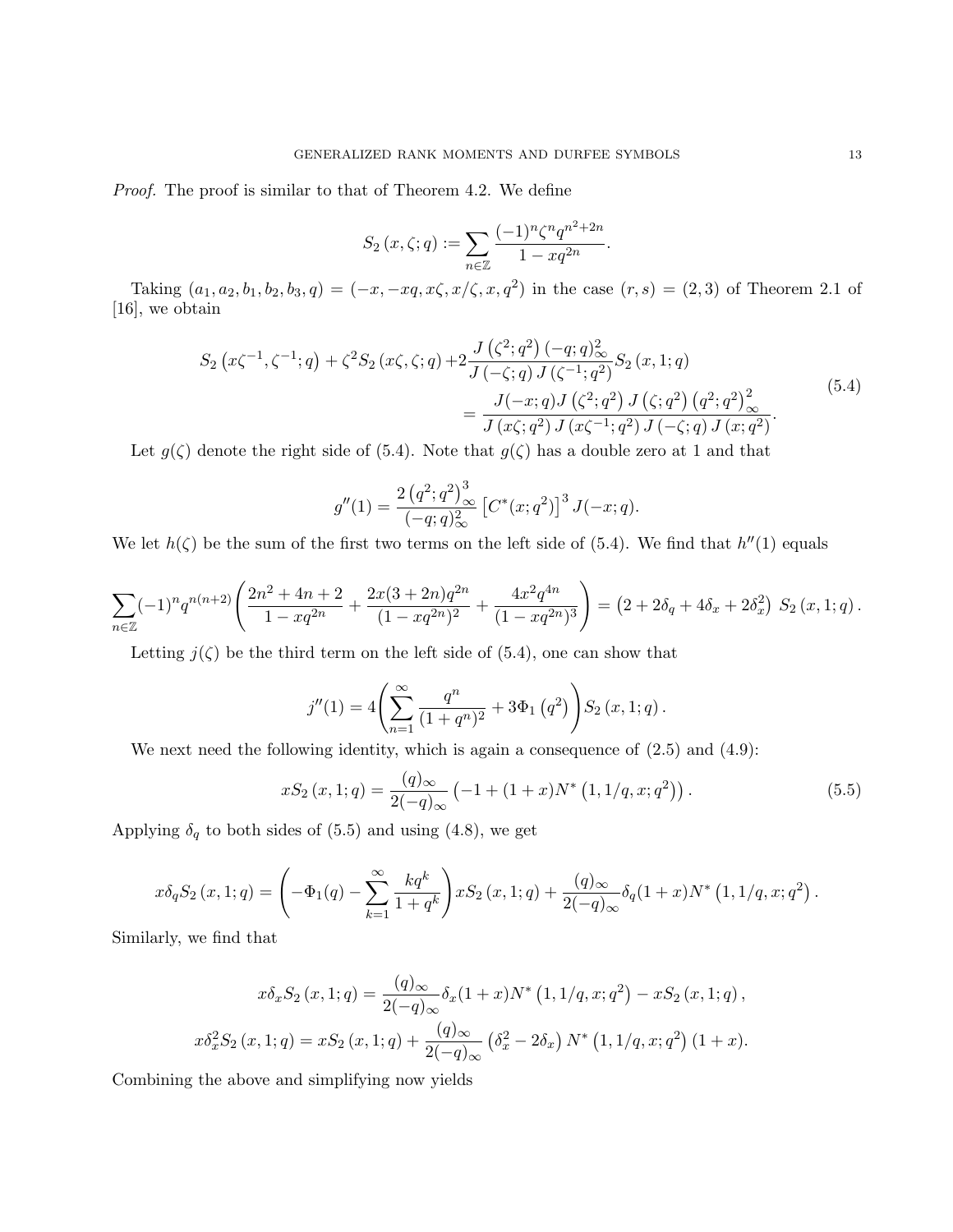$$
2x (q^2; q^2)_{\infty}^2 \left[ C^*(x; q^2) \right]^3 J(-x; q) = \left( (1+x)\delta_q + x + 2x\delta_x + (1+x)\delta_x^2 \right) N^* (1, 1/q, x; q^2)
$$
  
+ 
$$
2x \frac{(-q)_{\infty}}{(q)_{\infty}} S_2 (x, 1; q) \left[ -\Phi_1(q) - \sum_{n=1}^{\infty} \frac{nq^n}{1+q^n} + 2 \sum_{n=1}^{\infty} \frac{q^n}{(1+q^n)^2} + 6\Phi_1 (q^2) \right].
$$
  
(5.6)

Note that the terms in brackets in  $(5.6)$  sum to 0 and thus we have  $(5.2)$ . Using the analogues of equations  $(4.12)$ ,  $(4.13)$ , and  $(4.14)$ , we may obtain  $(5.3)$ .

Now the general case  $v > 1$  follows just as for  $\mathcal{N}_{2v}(1, 0; q)$  in the previous section. We omit the details.

6. THE CASE 
$$
(d, e, q) = (0, 1/q, q^2)
$$

Let us begin again with the case  $v = 1$ . Before stating it, we need a lemma. Define the function  $g(z)$  by

$$
g(z) := \frac{(q;q^2)_{\infty}}{(q^2;q^2)_{\infty}} \sum_{n \in \mathbb{Z}} \frac{q^{2n^2+3n+1}}{(1-q^{2n+1})^2}
$$

and the integral  $NH<sub>2</sub>(z)$  by

$$
NH_2(z) := \frac{1}{4\sqrt{2}i\pi} \int_{-\bar{z}}^{i\infty} \frac{\eta^2(16\tau)}{\eta(8\tau) (-i(\tau+z))^{\frac{3}{2}}} d\tau.
$$

Moreover let

$$
\overline{\mathcal{M}}_2(z) := q^{-1}g(8z) - NH_2(z).
$$

**Lemma 6.1.** The function  $\overline{\mathcal{M}}_2(z)$  is a weak Maass form of weight  $\frac{3}{2}$  on  $\Gamma_0(16)$ .

*Proof.* This will follow from the work in [10, Section 4]. First, recall that the function  $\overline{\mathcal{M}}(z)$  defined in (4.3) is a weak Maass form of weight  $\frac{3}{2}$  on  $\Gamma_0(16)$ . As in the case of classical modular forms one can show that the function

$$
\overline{\mathcal{N}}(z) := \frac{1}{2\sqrt{2}} \left( -i16z \right)^{-\frac{3}{2}} \overline{\mathcal{M}} \left( -\frac{1}{16z} \right)
$$

is also a weak Maass form of weight  $\frac{3}{2}$  on  $\Gamma_0(16)$ . It turns out that  $\overline{\mathcal{N}}(z) = \overline{\mathcal{M}}_2(z)$ . To see this, observe that the transformation law for  $\overline{\mathcal{M}}(z)$  (see Corollary 4.4 and Lemma 4.5 of [10]) implies that

$$
\mathcal{M}\left(-\frac{1}{z}\right) = 2\sqrt{2}\left(-iz\right)^{\frac{3}{2}}\mathcal{U}\left(\frac{z}{2}\right) - \frac{2}{\pi i}\left(-iz\right)^{\frac{3}{2}}\int_{-\overline{z}}^{i\infty}\frac{\eta^2(\tau)}{\eta\left(\frac{\tau}{2}\right)\left(-i\left(\tau+z\right)\right)^{\frac{3}{2}}}d\tau,
$$

where

$$
\mathcal{U}(z) := \frac{\eta(z)}{\eta^2(2z)} \sum_{\substack{n \in \mathbb{Z} \\ n \text{ odd}}} \frac{q^{\frac{n}{2}(n+1)}}{(1-q^n)^2}.
$$

To finish the proof we make the change of variables  $z \mapsto 16z$  and observe that  $\mathcal{U}(z) = q^{-\frac{1}{8}}g(z)$ .  $\Box$ **Remark 6.2.** We note that there is a typo in the definition of the function  $\mathcal{U}(z)$  just above Corollary  $4.2 \text{ in } [10]$ .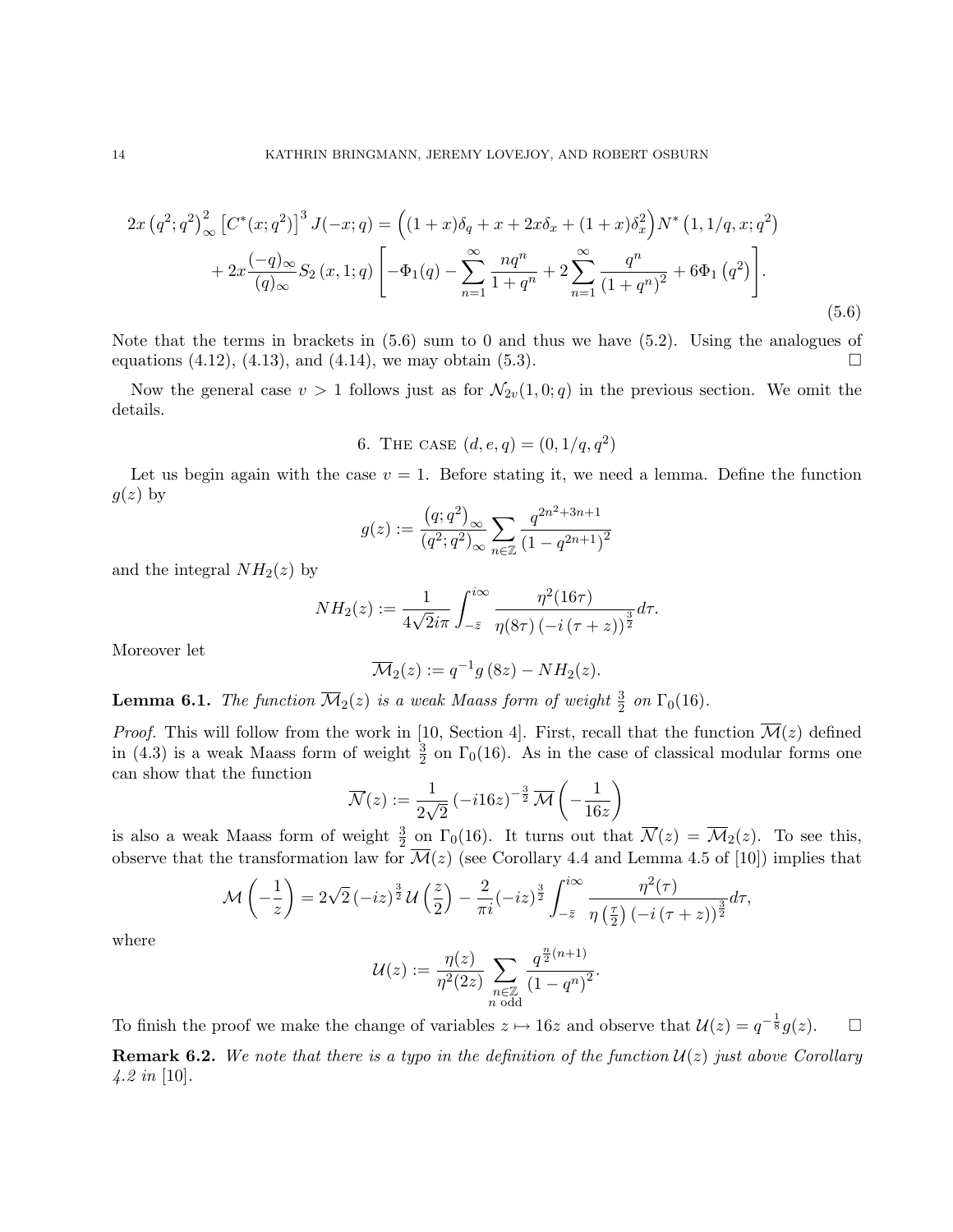Theorem 6.3. The function

$$
q^{-1}\mathcal{N}_2(0, -1/q^8; q^{16}) - \frac{\eta(8z)}{24\eta^2(16z)}(1 - E_2(8z)) + NH_2(z)
$$

is a weak Maass form of weight  $3/2$  on  $\Gamma_0(16)$ .

Proof. Here we use the identity

$$
\sum_{n\in\mathbb{Z}}\frac{(-1)^{n+1}q^{2n^2-n}}{(1-xq^{2n})}+\sum_{n\in\mathbb{Z}}\frac{(-1)^nq^{2n^2+n}}{(1+xq^{2n+1})}=\frac{(-q,q^2;q^2)_{\infty}^2}{(1/x,xq^2,-xq,-q/x;q^2)_{\infty}},
$$

which is the case  $q = q^2$  and  $y = -1/xq$  of [16, eq. (4.3), corrected]. Differentiating twice with respect to x, setting  $x = 1$ , and multiplying by  $(q, q^2)_{\infty}/(q^2, q^2)_{\infty}$  gives

$$
\frac{- (q;q^2)_{\infty}}{(q^2;q^2)_{\infty}} \sum_{n \in \mathbb{Z} \setminus \{0\}} \frac{q^{2n^2+n}}{(1-q^{2n})^2} + \frac{(q;q^2)_{\infty}}{(q^2;q^2)_{\infty}} \sum_{n \in \mathbb{Z}} \frac{q^{2n^2+3n+1}}{(1-q^{2n+1})^2} = \frac{(q;q^2)_{\infty}}{(q^2;q^2)_{\infty}} \sum_{n \ge 1} \frac{nq^n}{(1-q^n)}.
$$

Notice that the first term on the left hand side above is  $\mathcal{N}_2(0, -1/q; q^2)$  and the second is  $g(z)$ . The theorem now follows from Lemma 6.1.  $\Box$ 

**Remark 6.4.** Notice that by replacing z by  $z + \frac{1}{16}$  (i.e. q by  $e^{\pi i/8}q$ ), we have that  $q^{-1}\mathcal{N}_2(0, 1/q^8; q^{16})$ is also a quasimock theta function, although the corresponding weak Maass form is on a much smaller group ( $\Gamma_1(256)$ , for example).

We now prove a PDE for  $N(0, 1/q, x; q^2)$ .

Theorem 6.5. We have

$$
2x\frac{(q^2;q^2)_{\infty}^2}{(-q;q^2)_{\infty}}\left[C^*(x;q^2)\right]^3 J\left(-xq;q^2\right) = \left(2\delta_q + \delta_x + \delta_x^2\right)N^*\left(0,1/q,x;q^2\right),\tag{6.1}
$$

and

$$
2x \frac{(q^2;q^2)_{\infty}^2}{(-q;q^2)_{\infty}} \left[ C(x;q^2) \right]^3 J(-xq;q^2)
$$
  
= 
$$
\left( 2(1-x)^2 \delta_q + (1+x)(1-x)\delta_x + 2x + (1-x)^2 \delta_x^2 \right) N(0,1/q,x;q^2).
$$
 (6.2)

Proof. To prove (6.1), we first define

$$
S_3(x,\zeta;q) := \sum_{n \in \mathbb{Z}} \frac{(-1)^n \zeta^n q^{2n^2 + 3n}}{1 - xq^{2n}}.
$$

By Lemma 4.1 in [28], we have

$$
S_3(x\zeta^{-1}, \zeta^{-2}; q) + \zeta^3 S_3(x\zeta, \zeta^2; q) - \zeta \frac{J(\zeta^2; q^2) (-q; q^2)_{\infty}^2}{J(\zeta; q^2) J(-q\zeta; q^2)} S_3(x, 1; q)
$$
  
= 
$$
\frac{J(-xq; q^2) J(\zeta^2; q^2) J(\zeta; q^2) (q^2; q^2)_{\infty}^2}{J(x\zeta^{-1}; q^2) J(x\zeta; q^2) J(-q\zeta; q^2) J(x; q^2)}.
$$
(6.3)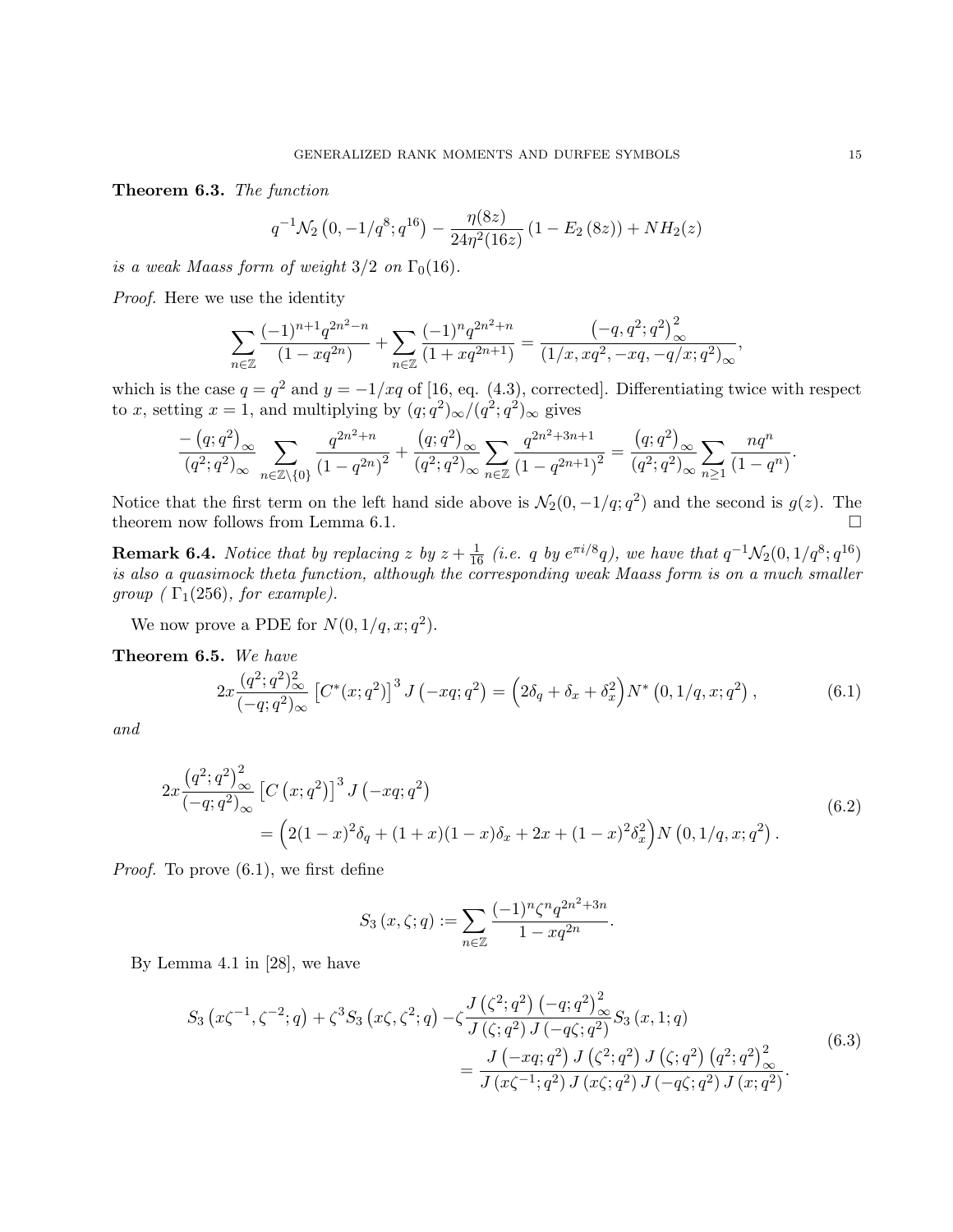Equation (6.3) was one of the key results used to prove identities for  $M_2$ -rank differences for partitions without repeated odd parts in [28]. Let  $g(\zeta)$  denote the right side of (6.3). Note that  $g(\zeta)$  has a double zero at 1 and that

$$
g''(1) = \frac{4 (q^2;q^2)^3_{\infty}}{(-q;q^2)^2_{\infty}} [C^* (x;q^2)]^3 J (-xq;q^2) .
$$

We let  $h(\zeta)$  be the sum of the first two terms on the left side of (6.3). We find that  $h''(1)$  equals

$$
\sum_{n\in\mathbb{Z}}(-1)^n q^{n(2n+3)}\left(\frac{8n^2+12n+6}{1-xq^{2n}}+\frac{8x(1+n)q^{2n}}{(1-xq^{2n})^2}+\frac{4x^2q^{4n}}{(1-xq^{2n})^3}\right)=(6+4\delta_q+6\delta_x+2\delta_x^2) S_3(x,1;q).
$$

Letting  $j(\zeta)$  be the third term on the left side of (6.3), one can show that

$$
j''(1) = -2\left(1 - 2\sum_{n=1}^{\infty} \frac{q^{2n-1}}{(1+q^{2n-1})^2} - 6\Phi_1(q^2)\right) S_3(x, 1; q).
$$

One can check that

$$
\delta_q (q^2; q^2)_{\infty} = -2\Phi_1 (q^2) (q^2; q^2)_{\infty}
$$
\n(6.4)

and

$$
\delta_q(-q;q^2)_{\infty} = (-q;q^2)_{\infty} \sum_{k=0}^{\infty} \frac{(2k+1)q^{2k+1}}{(1+q^{2k+1})}.
$$
\n(6.5)

From (2.5) we have the following identity:

$$
xS_3(x,1;q) = \frac{(q^2;q^2)_{\infty}}{(-q;q^2)_{\infty}} \left(-1 + N^* (0,1/q,x;q^2)\right).
$$
 (6.6)

Applying  $\delta_q$  to both sides of (6.6) and using (6.4) and (6.5), we get

$$
x\delta_q S_3(x,1;q) = \left(-2\Phi_1(q^2) - \sum_{k=0}^{\infty} \frac{(2k+1)q^{2k+1}}{1+q^{2k+1}}\right) xS_3(x,1;q) + \frac{(q^2;q^2)_{\infty}}{(-q;q^2)_{\infty}} \delta_q N^* (0,1/q,x;q^2).
$$

Similarly, we find that

$$
x\delta_x S_3(x, 1; q) = \frac{(q^2; q^2)_{\infty}}{(-q; q^2)_{\infty}} \delta_x N^* (0, 1/q, x; q^2) - xS_3 (x, 1; q),
$$
  

$$
x\delta_x^2 S_3 (x, 1; q) = xS_3 (x, 1; q) + \frac{(q^2; q^2)_{\infty}}{(-q; q^2)_{\infty}} (\delta_x^2 - 2\delta_x) N^* (0, 1/q, x; q^2).
$$

Combining the above now yields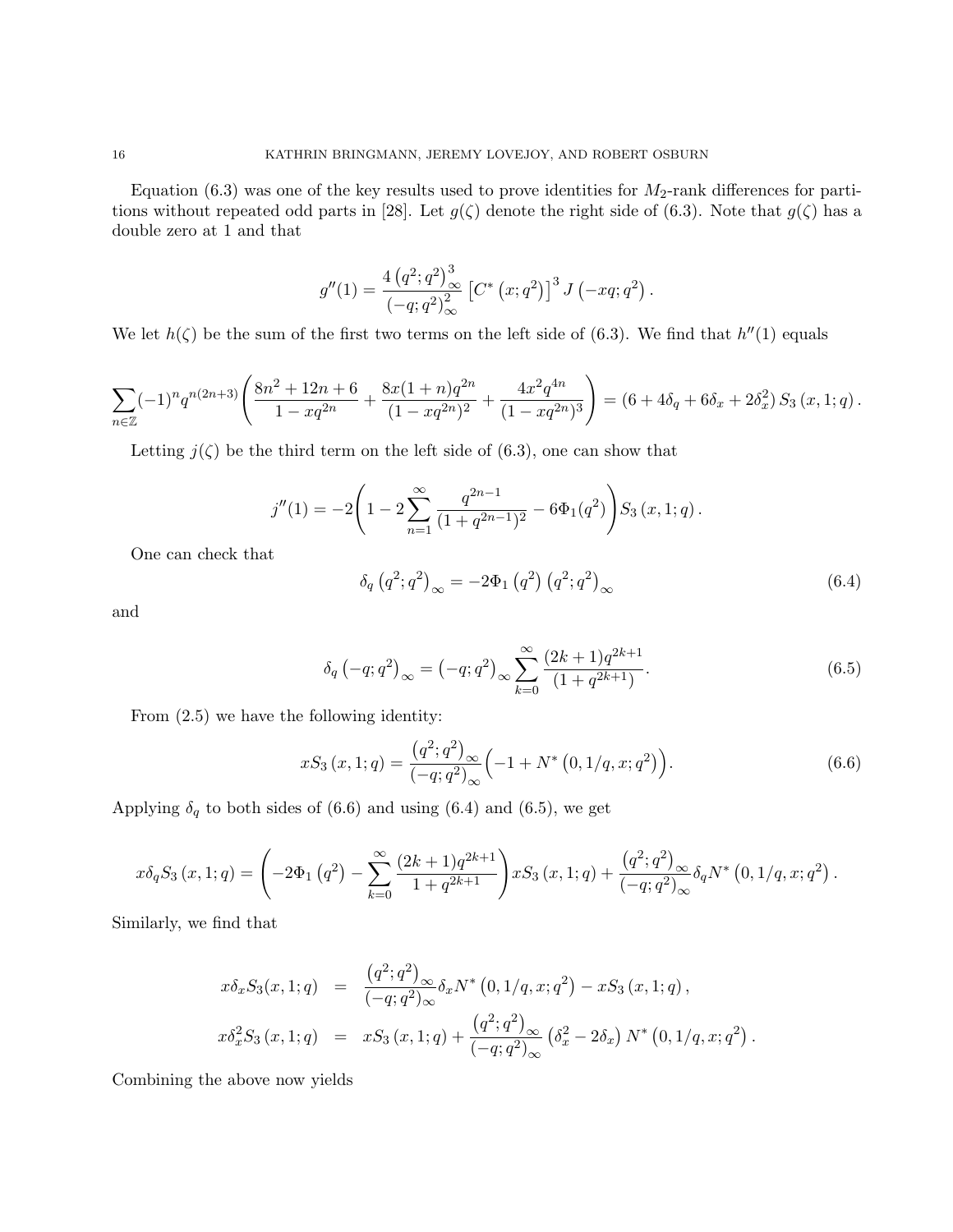$$
2x\frac{(q^2;q^2)_{\infty}^2}{(-q;q^2)_{\infty}} \left[C^*\left(x;q^2\right)\right]^3 J\left(-xq;q^2\right) = \left(2\delta_q + \delta_x + \delta_x^2\right) N^*\left(0,1/q,x;q^2\right) + 4x\frac{(-q;q^2)_{\infty}}{(q^2;q^2)_{\infty}} S_3\left(x,1;q\right) \left[\Phi_1\left(q^2\right) - \sum_{n=0}^{\infty} \frac{(2n+1)q^{2n+1}}{1+q^{2n+1}} + \sum_{n=1}^{\infty} \frac{q^{2n-1}}{(1+q^{2n-1})^2}\right].
$$
\n
$$
(6.7)
$$

Observe that the terms in brackets in (6.7) sum to 0 and thus (6.1) follows. Using the analogues of equations (4.12), (4.13) and (4.14), we obtain (6.2).

The case  $v > 1$  follows by induction as before.

### 7. The smallest parts function

We now define a *smallest parts function spt(r, s, n)* in the context of overpartition pairs  $(\lambda, \mu)$  of n. It is the total number of appearances of the smallest parts in all of the overpartition pairs  $(\lambda, \mu)$  of n, where r is the number of overlined parts in  $\lambda$  plus the number of non-overlined parts in  $\mu$  and s is the number of parts in  $\mu$ , such that the smallest part in  $(\lambda, \mu)$  only occurs non-overlined and only in λ. Thus overpartition pairs like  $((\overline{6},6,5,4,4,4,\overline{3},\overline{1}),(7,7,\overline{5},2,2,2))$  contribute nothing to spt $(r, s, n)$ . We have the following generating function:

**Theorem 7.1.** Recalling the definition of  $Spt(d, e; q)$  from the introduction, we have

$$
\sum_{r,s,n\geq 0} spt(r,s,n)d^re^sq^n=Spt(d,e;q).
$$

Proof. We proceed as in [4, Proof of Theorem 4]. Briefly, we have that

$$
\sum_{r,s,n\geq 0} spt(r,s,n)d^{r}e^{s}q^{n} = \frac{(-dq,-eq)_{\infty}}{(deq,q)_{\infty}} \sum_{n\geq 1} \frac{(q,deq)_{n} q^{n}}{(1-q^{n})^{2}(-dq,-eq)_{n}}
$$
\n
$$
= \frac{-(-dq,-eq)_{\infty}}{2(deq,q)_{\infty}} \left[ \frac{\partial^{2}}{\partial x^{2}} \sum_{n\geq 0} \frac{(deq)_{n}(x,1/x)_{n} q^{n}}{(q,-dq,-eq)_{n}} \right]_{x=1}
$$
\n
$$
= \frac{-(-dq,-eq)_{\infty}}{2(deq,q)_{\infty}} \left[ \frac{\partial^{2}}{\partial x^{2}} \frac{(xq,q/x)_{\infty}}{(q)_{\infty}^{2}} \left(1+\sum_{n\geq 1} \frac{(-de)^{n} q^{n(n+3)/2} (1+q^{n}) (-1/d,-1/e,x,1/x)_{n}}{(q/x,xq,-dq-eq)_{n}} \right) \right]_{x=1}
$$
\n
$$
= Spt(d,e;q),
$$

where the penultimate line follows from the Watson-Whipple transformation.  $\Box$ 

As noted in the introduction, Corollary 1.3 follows immediately from Theorem 1.2, or more explicitly, from Theorems 4.1, 5.1, and 6.3. Regarding Remark 1.4, it is not hard to see that when  $d = e = 1$ , the symmetry in the overpartition pairs means that the smallest parts function for  $n > 0$  is just counting  $\overline{pp}(n)/4$ , where  $\overline{pp}(n)$  is the number of overpartitions of n. From the case  $x = 1$  of (3.1), the generating function for  $\overline{pp}(n)$  is  $(-q)_{\infty}^2/(q)_{\infty}^2$ .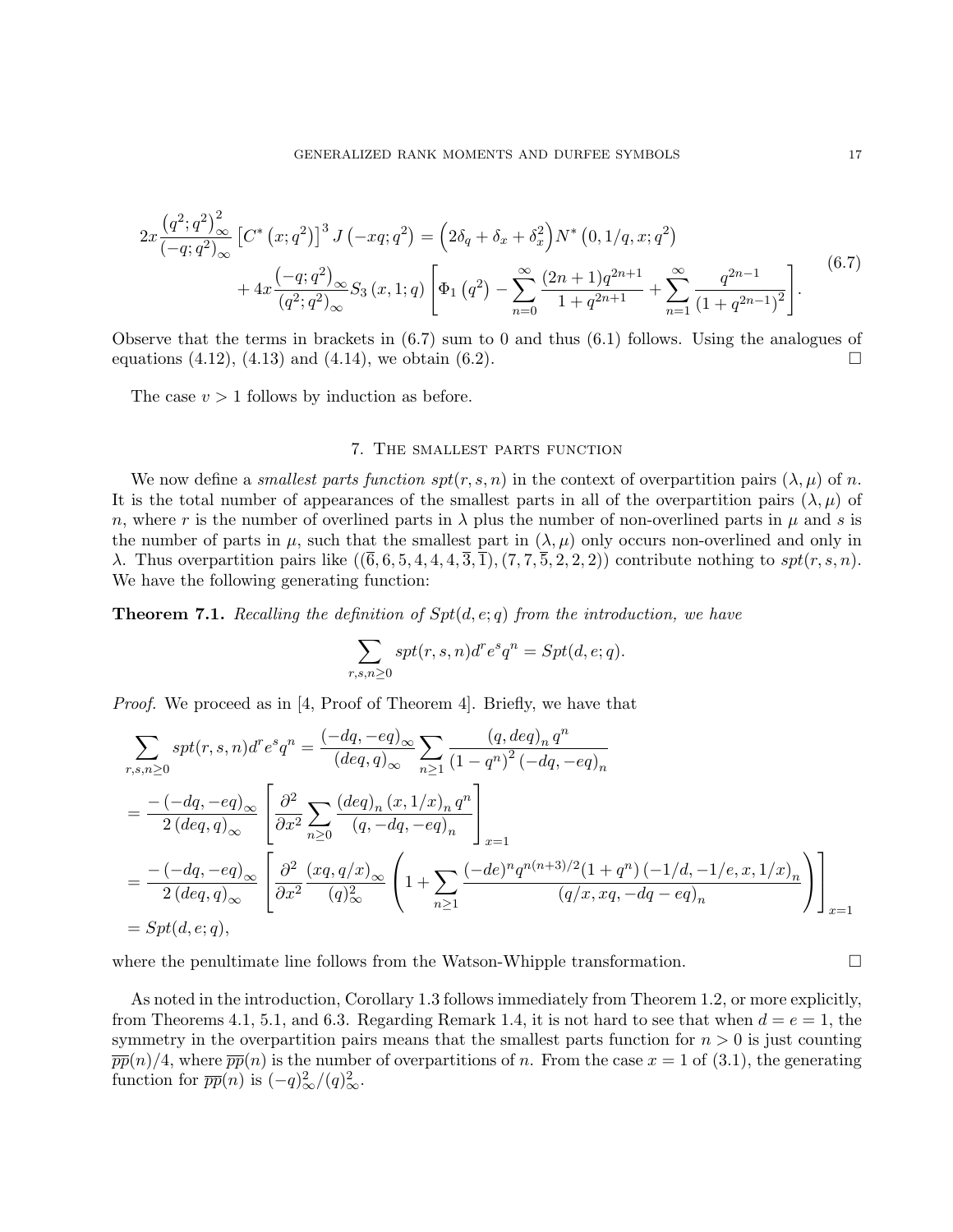#### **REFERENCES**

- [1] G.E. Andrews and F. Garvan, Dyson's crank of a partition, Bull. Amer. Math. Soc. (N.S.) 18 (1988), 167–171.
- [2] G. Andrews, Partitions: at the interface of q-series and modular forms, Ramanujan J. 7, no. 1-3, (2003), 385–400.
- [3] G.E. Andrews, Partitions, Durfee symbols, and the Atkin-Garvan moments of ranks, Invent. Math. 169 (2007), 37–73.
- G.E. Andrews, The number of smallest parts in the partitions of n, J. Reine Angew. Math. 624 (2008), 133-142.
- [5] A. O. L. Atkin and F. Garvan, Relations between the ranks and cranks of partitions, Ramanujan J. 7 (2003), no. 1-3, 343–366.
- [6] A. Berkovich and F.G. Garvan, Some observations on Dyson's new symmetries of partitions, J. Combin. Theory *Ser. A* **100** (2002), no. 1, 61–93.
- [7] K. Bringmann, On the explicit construction of higher deformations of partition statistics, Duke Math. J. 144 (2008), no. 2, 195–233.
- [8] K. Bringmann, F.G. Garvan, and K. Mahlburg, Partition statistics and quasiweak Maass forms, Int. Math. Res. Not. (2009), rnn124, 34 pages.
- [9] K. Bringmann and J. Lovejoy, Rank and congruences for overpartition pairs, Int. J. Number Theory 4 (2008), no. 2, 303–322.
- [10] K. Bringmann and J. Lovejoy, Dyson's rank, overpartitions, and weak Maass forms, Int. Math. Res. Not. (2007), rnm063.
- [11] K. Bringmann and J. Lovejoy, Overpartitions and class numbers of binary quadratic forms, Proc. Natl. Acad. Sci. USA 106 (2009), no. 14, 5513–5516.
- [12] K. Bringmann, J. Lovejoy, and R. Osburn, Rank and crank moments for overpartitions, J. Number Th. 129 (2009), 1758–1772.
- [13] K. Bringmann and K. Ono, The  $f(q)$  mock theta function conjecture and partition ranks, *Invent. Math.* **165** (2006), pages 243–266.
- [14] K. Bringmann and K. Ono, Dyson's rank and weak Maass forms, Ann. Math., to appear.
- [15] K. Bringmann, S. Zwegers, Rank-crank type PDE's and non-holomorphic Jacobi forms, Math. Res. Lett., to appear.
- [16] S.H. Chan, Generalized Lambert series identities, Proc. London Math. Soc. 91 (2005), 598–622.
- [17] F.J. Dyson, Some guesses in the theory of partitions, Eureka (Cambridge) 8 (1944), 10–15.
- [18] A. Folsom and K. Ono, The spt-function of Andrews, Proc. Natl. Acad. Sci. USA 105 (2008), no. 51, 20152–20156.
- [19] F.G. Garvan, Congruences for Andrews' smallest parts partition function and new congruences for Dyson's rank, Int. J. Number Theory, to appear.
- [20] G. Gasper and M. Rahman, Basic Hypergeometric Series, Cambridge Univ. Press, Cambridge, 1990.
- [21] M. Kaneko and D. Zagier, A generalized Jacobi theta function and quasimodular forms, The Moduli Space of Curves (Texel Island, 1994), Progr. in Math. 129, Boston, Birkhauser, 1995.
- [22] N. Koblitz, Introduction to elliptic curves and modular forms, 2nd. ed., Springer-Verlag, New York, 1993.
- [23] J. Lovejoy, Rank and conjugation for the Frobenius representation of an overpartition, Ann. Comb. 9 (2005), 321– 334.
- [24] J. Lovejoy, Overpartition pairs, Ann. Inst. Fourier 56 (2006), 781–794.
- [25] J. Lovejoy, Rank and conjugation for a second Frobenius representation of an overpartition, Ann. Comb. 12 (2008), no. 1, 101–113.
- [26] J. Lovejoy and O. Mallet, Overpartition pairs and two classes of basic hypergeomtric series, Adv. Math 217 (2008), 386–418.
- [27] J. Lovejoy and R. Osburn, Rank differences for overpartitions, Q. J. Math. 59 (2008), no. 2, 257–273.
- [28] J. Lovejoy and R. Osburn,  $M_2$ -rank differences for partitions without repeated odd parts, J. Théor. Nombres Bordeaux 21 (2009), no. 2, 313–334.
- [29] W. Nahm, Conformal field theory and torsion elements of the Bloch group, Frontiers in number theory, physics, and geometry. II, 67–132, Springer, Berlin, 2007.
- [30] S. Ramanujan, The lost notebook and other unpublished papers, Narosa, New Delhi, 1988.
- [31] D. Zagier, The dilogarithm function, Frontiers in number theory, physics, and geometry. II, 3–65, Springer, Berlin, 2007.